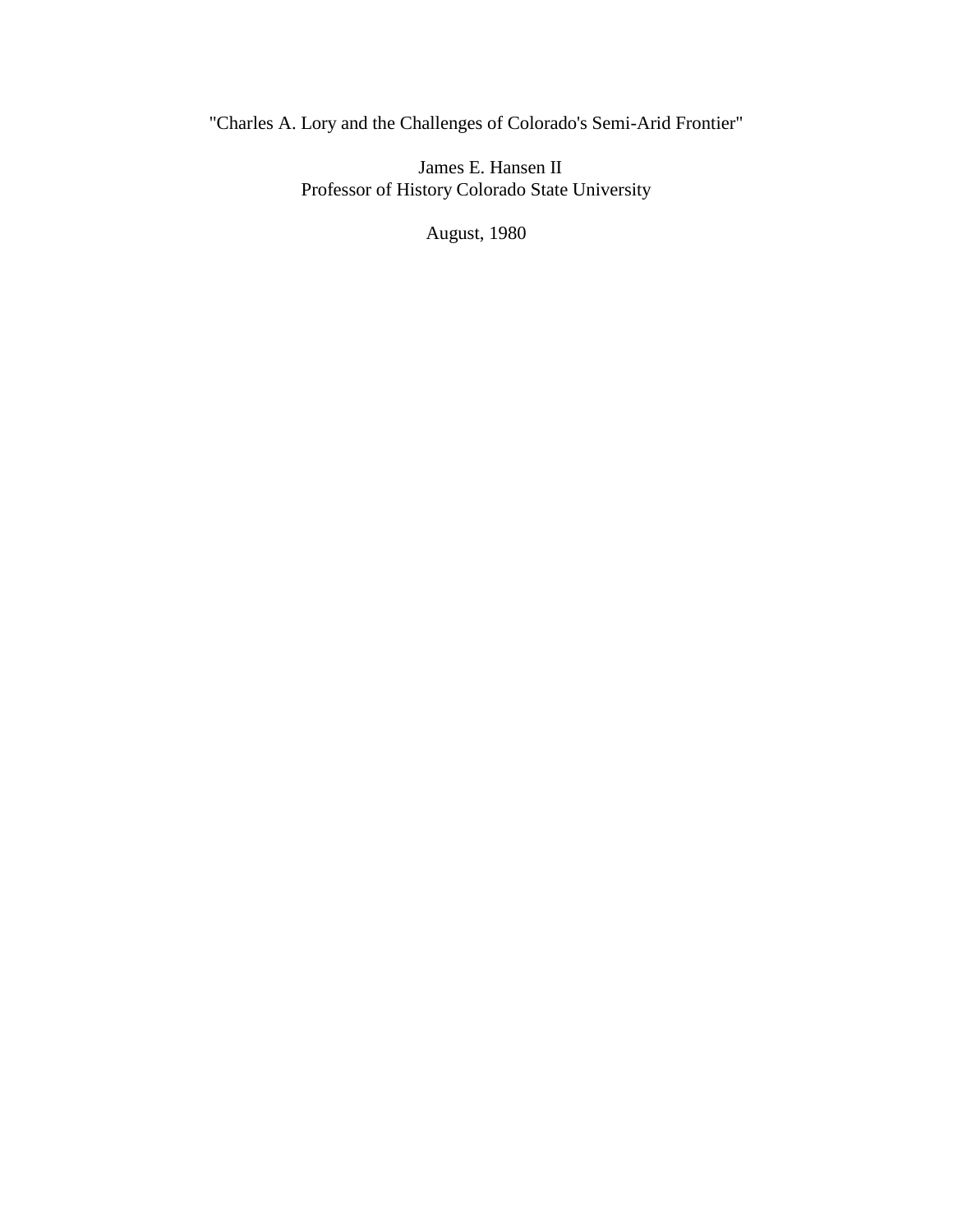Approximately eight miles directly west of Fort Collins, the home of Colorado State University, is Charles A. Lory State Park. Encompassing 2,600 acres of the Rocky Mountain foothills, the park's eastern boundary overlook Horsetooth Reservoir, largest in a network of water storage facilities that comprise the Colorado-Big Thompson Project.<sup>1</sup> The existence of this significant reclamation endeavor was appreciably influenced by the efforts of Charles Alfred Lory (1872-1969)--a man committed to meeting the challenges of Colorado's semi-arid frontier.

Charles Lory was born in Sardis, Ohio, a small town on the west bank of the Ohio River about forty miles southwest of Wheeling, West Virginia. There, he grew to adolescence in a region characterized by abundant rainfall, lush vegetation, and harsh winters. In 1888 his parents, believing that Mrs. Lory's tenuous health would benefit from a western climate, decided to move their family to Colorado.<sup>2</sup> Charles vividly recalled the arrival of his family at the Loveland, Colorado, depot on May 11, 1888:

We were met at the train by an uncle of Mother by marriage, Christian Koenig, and rode to his farm in a lumber wagon drawn by "Nellie" and "Nance." We wondered who had spilled so much flour on the road when we saw the alkali in the Big Thompson Bottom, why people used Barb Wire for fences instead of boards, marveled at the mountains and the green grain and alfalfa fields. $3$ 

Lory's wonderment at barbed wire and alkali presaged what would become for him a profound involvement with Colorado's environmental uniqueness. His journey from the East had taken him across America's Great Plains where less than twenty inches of rain falls annually. Brown, treeless grasslands, once called the "Great American Desert'' by explorer Stephen H. Long, dominate this area unless man can bring irrigation water to the soil. The mountains that Lory had observed are part of the Front Range, one of many mountain ranges clustered through the center of the state that trap moisture-laden winds and provide watersheds for a network of major river systems. West of the mountains extends a region of high plateaus, slashed by deep river canyons, yet characteristically barren and dry. Colorado possesses vast geographical diversity but its population since the discovery of gold in 1858 has concentrated east of the Front Range; thus, it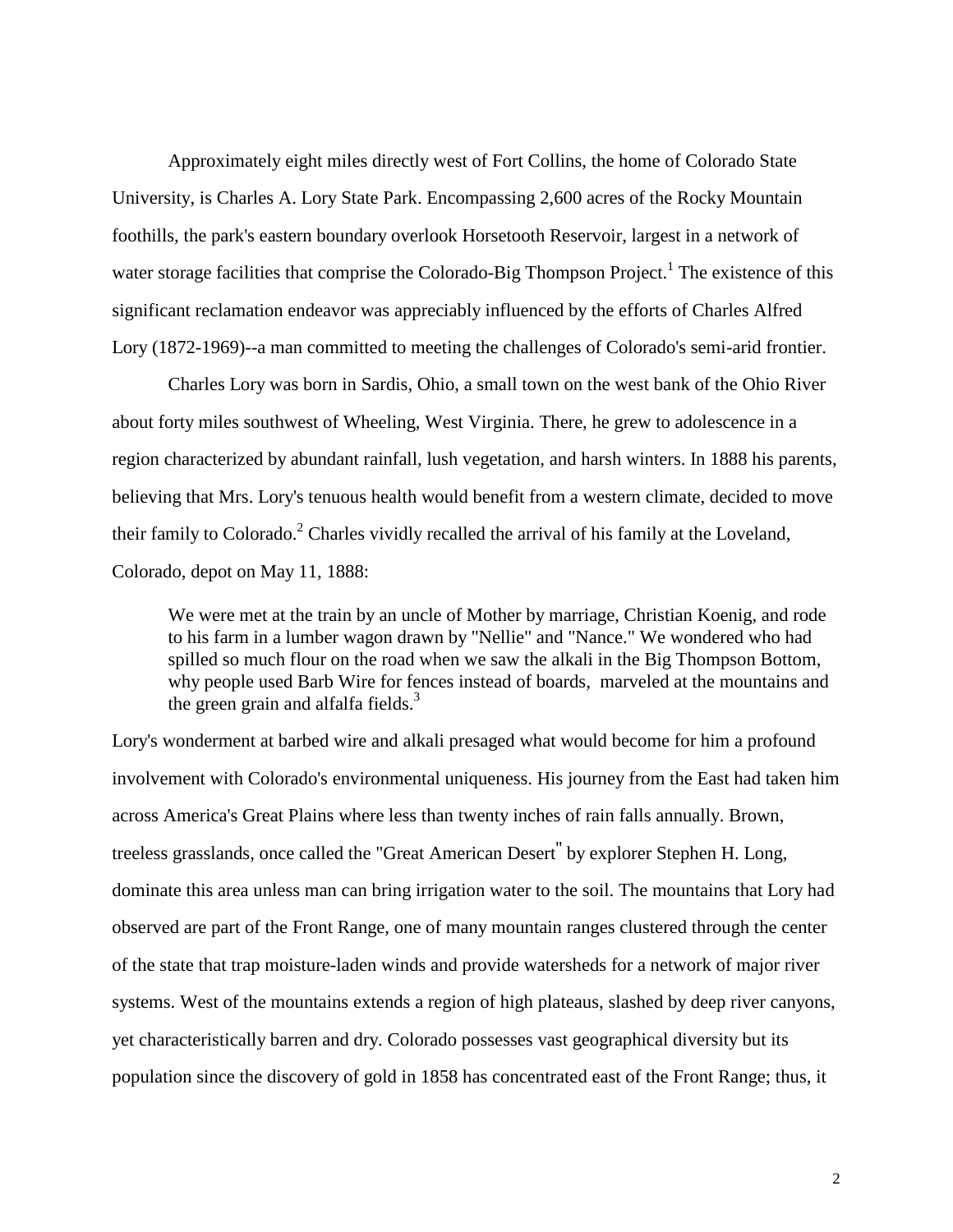is here that the challenges of a semi-arid frontier have exerted their greatest impact.<sup>4</sup> And it was here that Charles Lory's perceptions of Colorado were fundamentally molded.

Not long after their arrival, the Lory family filed on a homestead four-and-a-half miles south of Windsor. "Homesteading," Charles Lory later observed, "is always the most expensive way to get land because it's such hard work."<sup>5</sup> To easterners, ignorant of the West, the prospect of 160 acres of free government land might have seemed highly attractive. Soon, however, the problems of growing crops on soil where trees could not thrive became evident. Rainfall did not suffice. The "green grain and alfalfa fields" that Lory had seen in May of 1888 could be sustained only by the artificial diversion of water from existing rivers and streams.

Earlier Colorado agriculturalists had come to recognize this reality and accordingly devised a new legal system governing the use of water. The traditional Anglo-American doctrine of riparian rights reflected the conditions of a humid environment where hydraulic power and navigation represented the major value of stream or river water, legally precluding any usage that reduced or altered the flow of such water. This legal principle was clearly ill-suited to the semi-arid West where settlers quickly discovered that "every drop of water that runs into the sea without rendering a commercial return, is a public waste." Obviously a new system was required, one that would safeguard the rights of the person who invested capital and labor in diverting water for irrigation, industrial or domestic purposes.<sup>6</sup> Adopting a practice common to western mining camps, Coloradans came to sanction the diversion of water by granting priority of right to the individual who had made the earliest productive diversion or appropriation. In essence, "first in time" meant "first in use." Moreover, the state instituted an administrative system to enforce this concept by establishing irrigation districts, corresponding geographically to Colorado's main river systems, and designated officials to register water rights claims, oversee equitable water distribution, and adjudicate disputes.<sup>7</sup>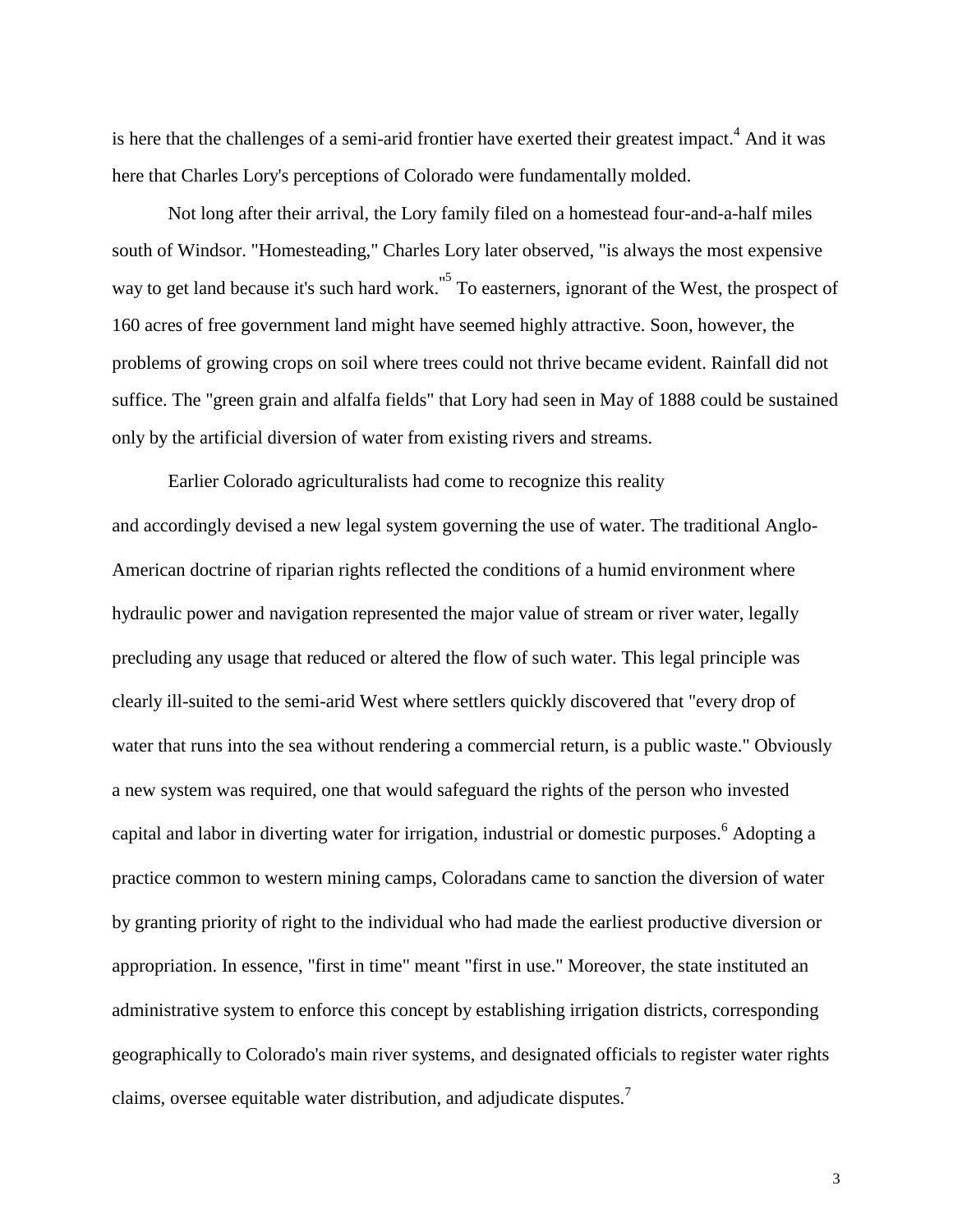Prior to settling his homestead, Lory's father rented land that received only a marginal supply of irrigation water. Charles assisted his father and recalled: "Both of us . . . learned the hard way that crops can not be grown on seeped bottom land whose most prolific crop is 'alkali grass" Therefore, in developing their own land, the Lorys joined a group of neighboring families in establishing a mutual water users association. Known as the Big Cut Lateral and Reservoir Company, this organization acquired rights to water from the Big Thompson River conveyed by the Loveland and Greeley Canal. However, nearly a mile of land separated the canal from the homesteads, necessitating the construction of a diversion ditch and storage reservoir.<sup>8</sup>

Young Charles took a leading part in this work, manning a plow hitched to a six-horse team in order to make a "Big Cut" through a hill that blocked the desired water. This was grueling manual labor--hot, dirty, and exhausting. It instilled the youth with an acute appreciation of water's preciousness. In later years, when professional duties required him to travel frequently, often despite blizzards or heavy rain storms, he never complained. From his perspective there could never be enough moisture.<sup>9</sup> The experience gained in canal and reservoir construction work led directly to Lory's employment as a ditch rider. In the spring of 1893 he was hired by the Hillsboro Irrigation Company and, mounted on horseback, spent the summer months inspecting the canal for breaks, opening headgates to provide each farmer with an allotted share, and gauging the water's velocity. The practical lessons of this activity were innumerable-

I soon learned not to expect a man whose crop is "burning" to be reasonable, that gossiping causes trouble, and it is foolish to tell men on the upper section of the canal what some on the lower section think of them--especially in a dry year. Eighteen hundred and [ninety-] three was a very poor water year and crop losses, due to lack of water, severe.

He also learned that consuming "ditch water for domestic purposes" could have dire consequences. On a parchingly hot July day, the temptation to take a drink proved irresistible,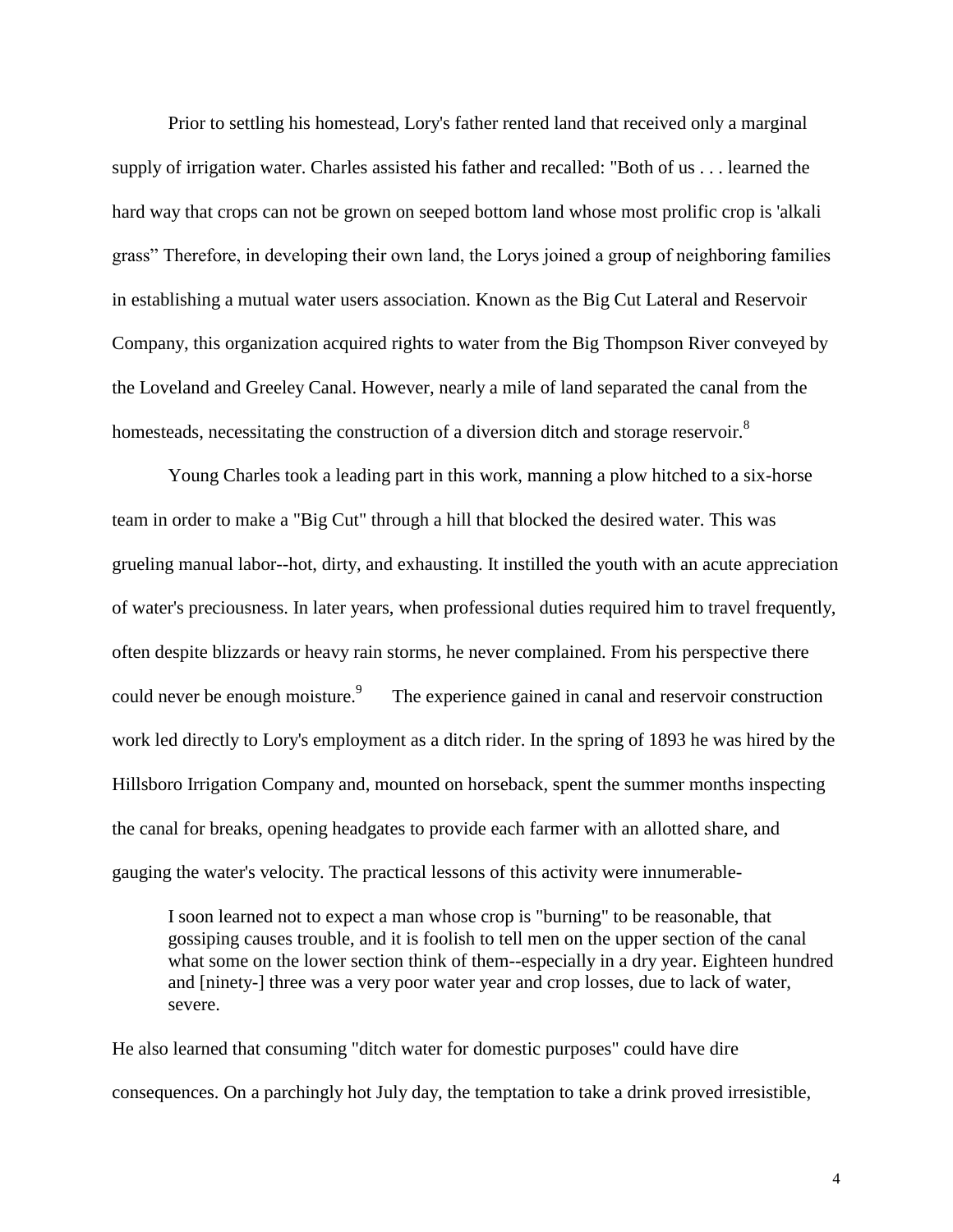and he contracted a serious case of typhoid fever.<sup>10</sup>

The following year Lory accepted a similar position with the Big Cut Lateral and Reservoir Company, and each summer for nearly a decade found this to be a convenient way of earning money. In his opinion, it was time well spent:

My experience as a ditchrider gave me broad knowledge of the difficulties confronting farmers growing crops under irrigation, of the importance of water in the semiarid and arid regions of the West, of the urgent need of better methods of measurement and distribution of irrigation water, of improved methods of irrigation, and the value of storage and of conservation of our water resources. $^{11}$ 

Despite his agricultural background and an apparent aptitude for irrigation work, Charles Lory's professional ambitions lay beyond the farm. In 1894 he enrolled at the State Normal in Greeley for the purpose of becoming a teacher. Completing his pedagogical program in 1898, he entered the University of Colorado, and after earning bachelor's and master's degrees in science and engineering, launched his professional career as a high school principal at Cripple Creek, Colorado, a turbulent gold mining community. From there, he accepted a brief teaching assignment at the University of Colorado, then in 1905 took charge of work in physics at the State Agricultural College, Colorado's Morrill-Act institution.<sup>12</sup>

Lory's arrival at Fort Collins coincided with a divisive yet significant struggle over the school's institutional purpose. One faction, backed by the state's stockmen, advocated a "narrowgauge" educational philosophy, insisting that the college's primary mission entailed vocational instruction in agriculture. The opposing "broad gauge" side contended that applied knowledge required a foundation of basic principles and underlying theories and that courses of study should encompass fields besides agriculture. Leader of the latter position was Louis G. Carpenter, head of the school's civil and irrigation program, director of the Agricultural Experiment Station and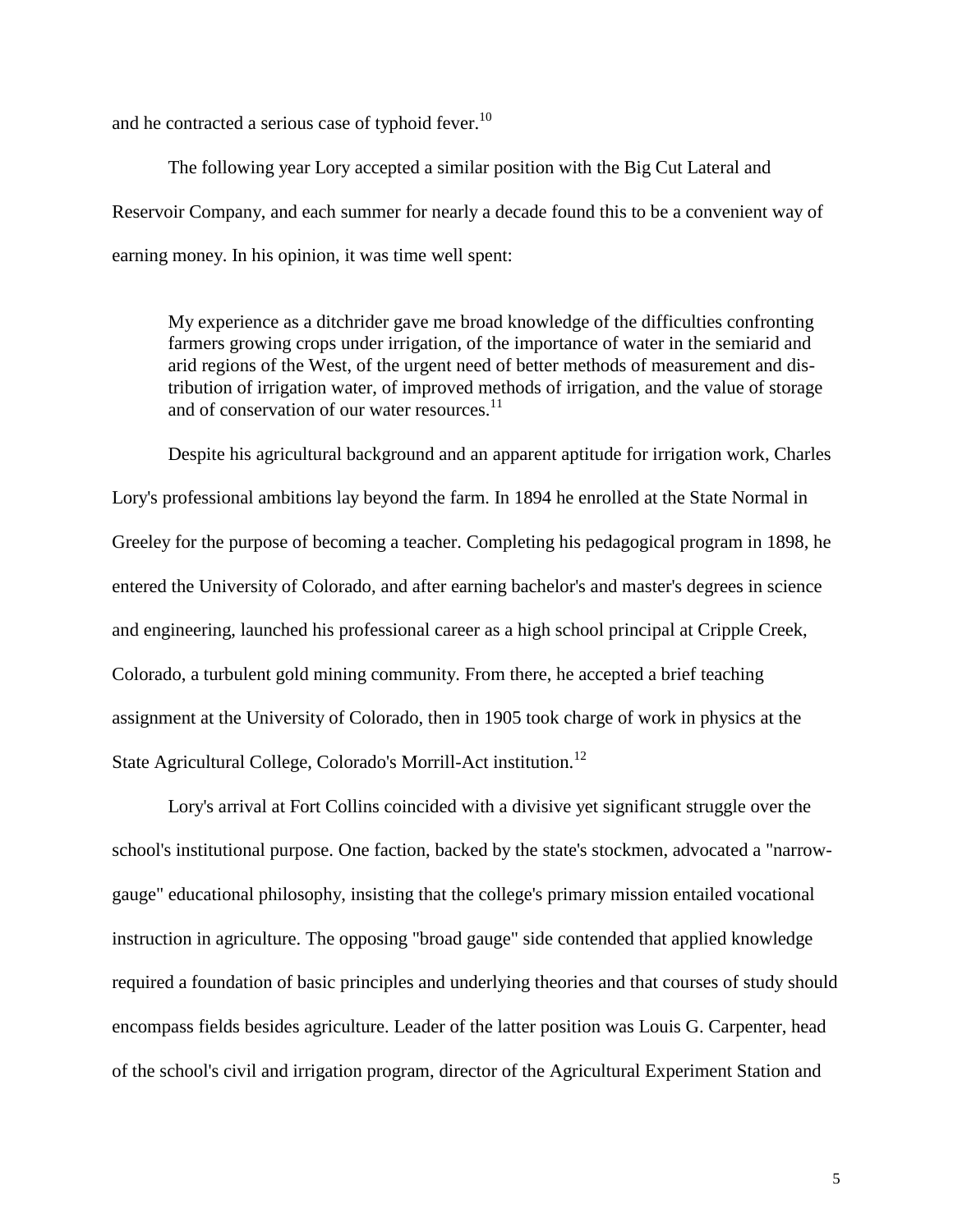Colorado state engineer from 1902 to 1908.<sup>13</sup>

Carpenter's involvement in this conflict reflected not only his own convictions, but a long-standing commitment of the college to irrigation work pioneered by Elwood G. Mead. Mead had joined the faculty of Colorado's State Agriculture College in 1883 and subsequently established the first course of study in irrigation engineering to be offered at an American academic institution. Although he left Fort Collins in 1888 and achieved international renown for work related to irrigation and reclamation, his impact remained--in the school's emergence as something more than a "cow college" and in Mead's continuing interest in the people and problems of Colorado.<sup>14</sup>

Charles Lory, who sided with the ultimately victorious "broad gauge" position, was directly influenced by this interest when in 1907 Mead invited him to accept a summer appointment with the U.S. Department of Agriculture's Division of Irrigation and Drainage Investigations. Mead had headed this agency since its creation in 1889 and direct it mainly to problems related to the management of irrigation activity.<sup>15</sup> Throughout late nineteenthcentury western America, the status of so-called water rights under the doctrine of prior appropriation remained patently ambiguous. As Elwood Mead's principal assistant Ray P. Teel observed, "In almost no case were the decrees based on any exact knowledge of the capacities of ditches, the quantities actually diverted, or the needs of the lands served." The Division of Irrigation and Drainage Investigations, therefore, sought to conduct a scientific evaluation of laws governing water rights, practices affecting water distribution, and the actual water requirements for efficient agricultural production. Its ultimate goal was to inspire a more equitable and less wasteful utilization of the West's water resources.<sup>16</sup>

Charles Lory's role in this enterprise involved compiling information pertaining to water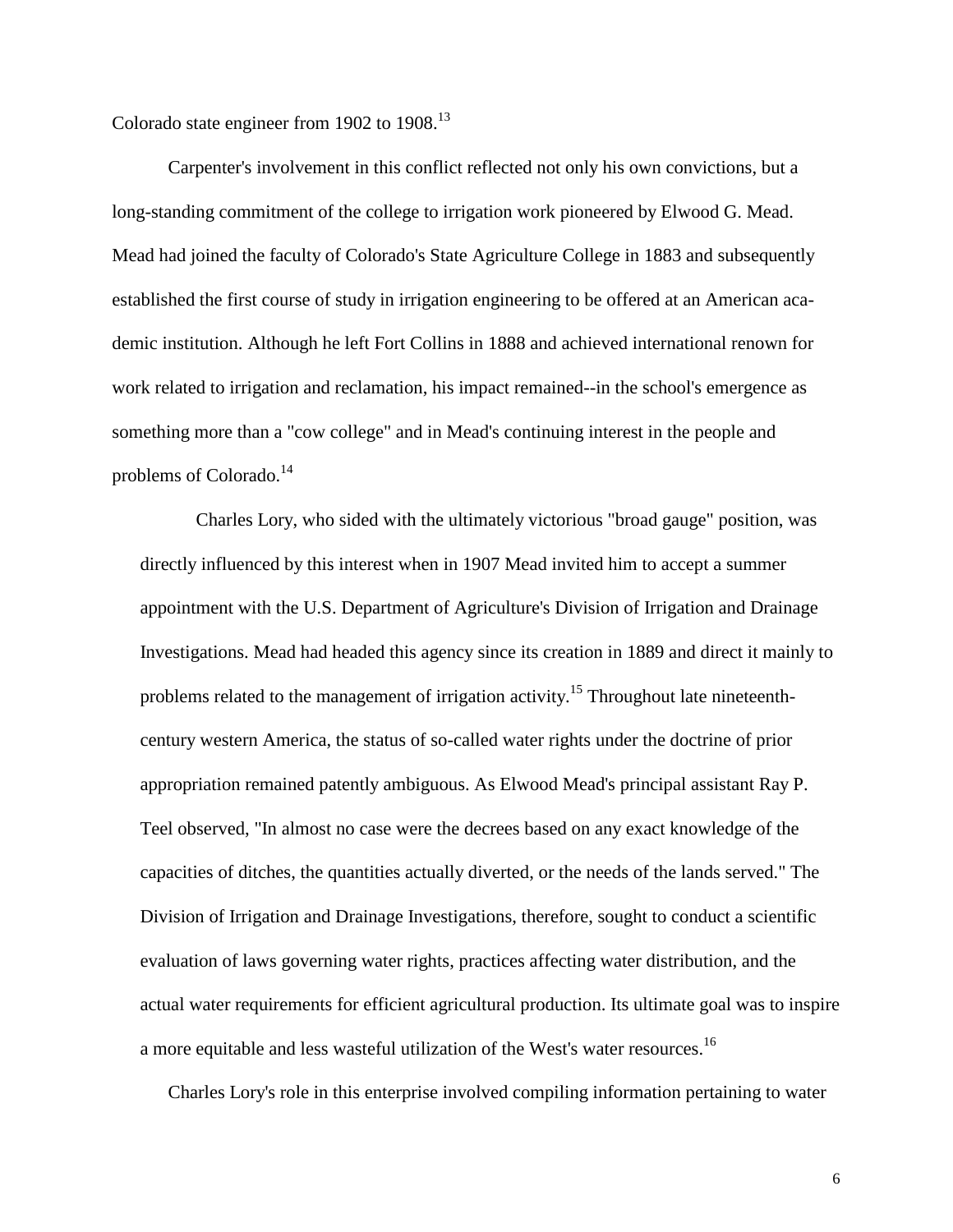use in the Big Horn Basin area of north central Wyoming. There, he met innumerable farmers, observed the crops they planted, and offered advice on how best to apply water to their fields. He studied the rules and financial arrangements that characterized operations of canal companies. He also examined local methods for measuring water and evaluated the impact of governmentsponsored reclamation projects.<sup>17</sup> Lory was assisted in the Wyoming work by Mead's son, Tom. It was perhaps this association, as well as common professional interests, that fostered a sense of mutual esteem between Lory and the elder Mead. Shortly after arriving in Australia to assume his position as chairman of the State Rivers and Water Supply Commission in 1907, Elwood Mead wrote to Lory describing the new position and expressing a high regard for the younger man's potential.

> As you know, I am the Professor of Irrigation Institutions and Practice in the University of California. The last mail brought a request from the President that I would write him about my successor. I have written, that among the men whom I have reason to believe would be available I would place you first; partly because of what you already know and partly because you are young and have capacity for growth. I do not know that anything will come of this, and you will understand that the information I am giving you is confidential as I have been asked to recommend other men for the position.

In addition, Mead endorsed Lory for the office of Wyoming State Engineer.<sup>18</sup> The two men continued regular contact through the years and would eventually collaborate on one of the most important reclamation endeavors to affect the Rocky Mountain West, the Colorado-Big Thompson Project.<sup>19</sup>

Influential patronage and invaluable practical experience might have moved Charles Lory's career fundamentally in the direction of irrigation engineering. In 1909, however, an opportunity arose that proved irresistible--the presidency of the State Agricultural College. The protracted struggle over institutional purpose had been resolved in favor of the "broad gauge" philosophy, but an aftermath of ill will lingered. Highly unflattering publicity, a divided faculty, and dissatisfaction among the college's traditional supporters indicated an urgent need for strong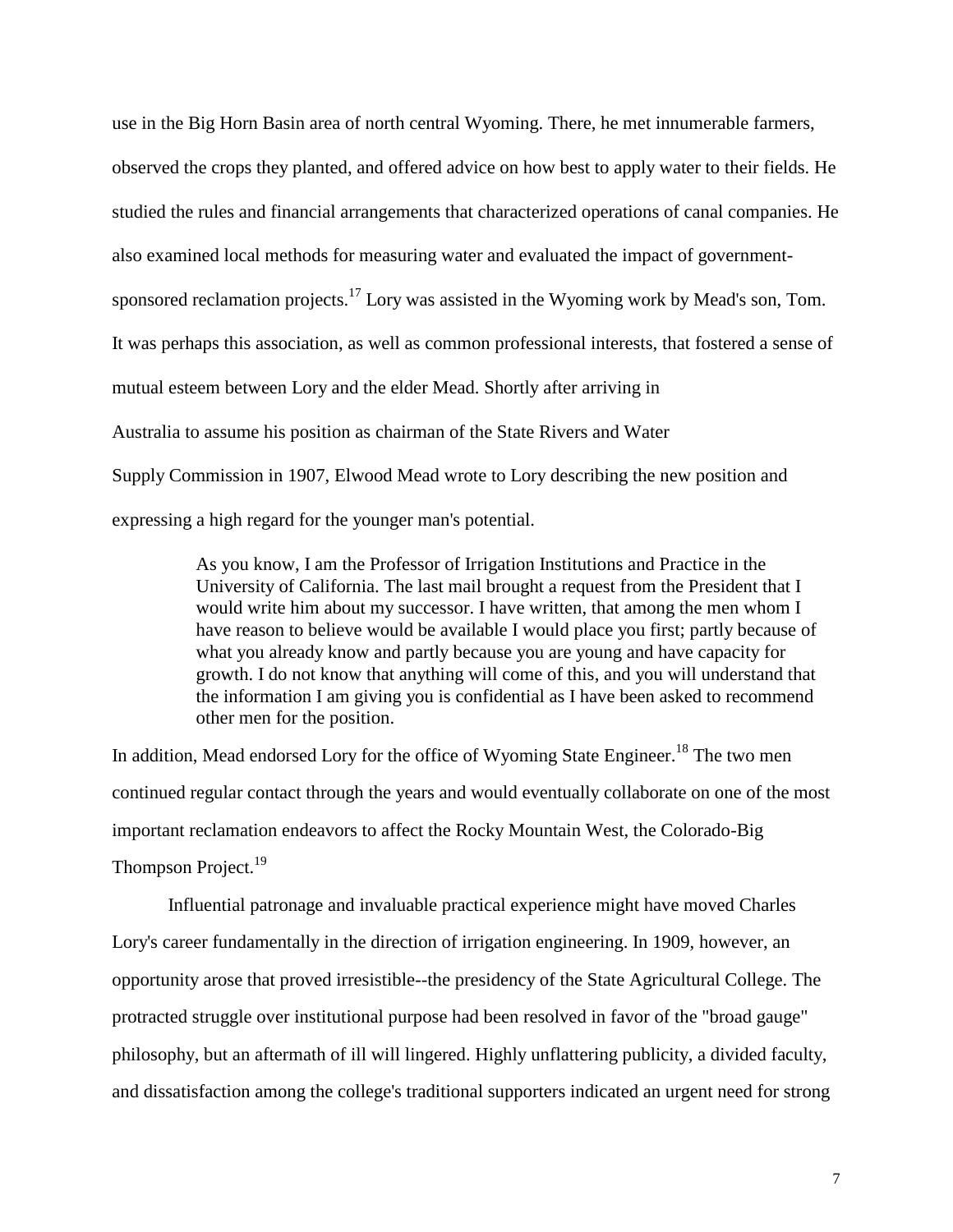yet conciliatory leadership.

Charles Lory seemed singularly equipped to meet this challenge. Although definitely identified with the "broad gauge" position, he had managed to take his stand without offending anyone. His success in this regard undoubtedly stemmed from distinctive personal qualities. Although kind and modest, Lory possessed an inherent toughness and determination to excel. Moreover, as a former homesteader and ditch rider he had tangibly experienced hardships of the nonacademic world. Charles Lory knew Colorado, cared about it, and could speak the language of its people. "It is an old but true saying," he once asserted, "that there is as much culture in a beet root as in a Greek root." Although he believed that the college should provide a broad range of programs built upon a foundation of fundamental scientific training, his advocacy was tempered by a shrewd understanding of rural prejudices. In his opinion, the school's primary mission should involve the creation and transmission of useful knowledge.<sup>20</sup>

Charles Lory possessed an astute political sense and knew how to mobilize support for his programs. "My father seemed to know everyone," observed his son Earl.<sup>21</sup> He traveled constantly, renewing old contacts and establishing new ones. In Colorado he organized a presidents' association to provide the state-supported institutions of higher learning with a united front in dealing with the legislature and for many years served on the Executive Committee of the Association of Land Grant Colleges and Universities, which lobbied effectively on behalf of Morrill-Act education. This position, and other college-related business, necessitated frequent trips to Washington. When visiting the nation's capital, he habitually made the effort to call on politicians and influential federal administrators. A February 15, 1937, excerpt from his diary is both illuminating and representative in this regard:

Had breakfast with Dir. Creel. Together we called on Congressman Cummings. I then called on Congressman Taylor and Senators Adams and Johnson. Heard part of the Investigation of General Motors by Sen. La Follette and Sen. Thomas and committee. Saw Col. Clark, PWA, on Ft. Lewis Library. Called on Asst. Secy. Chapman. Found Dir.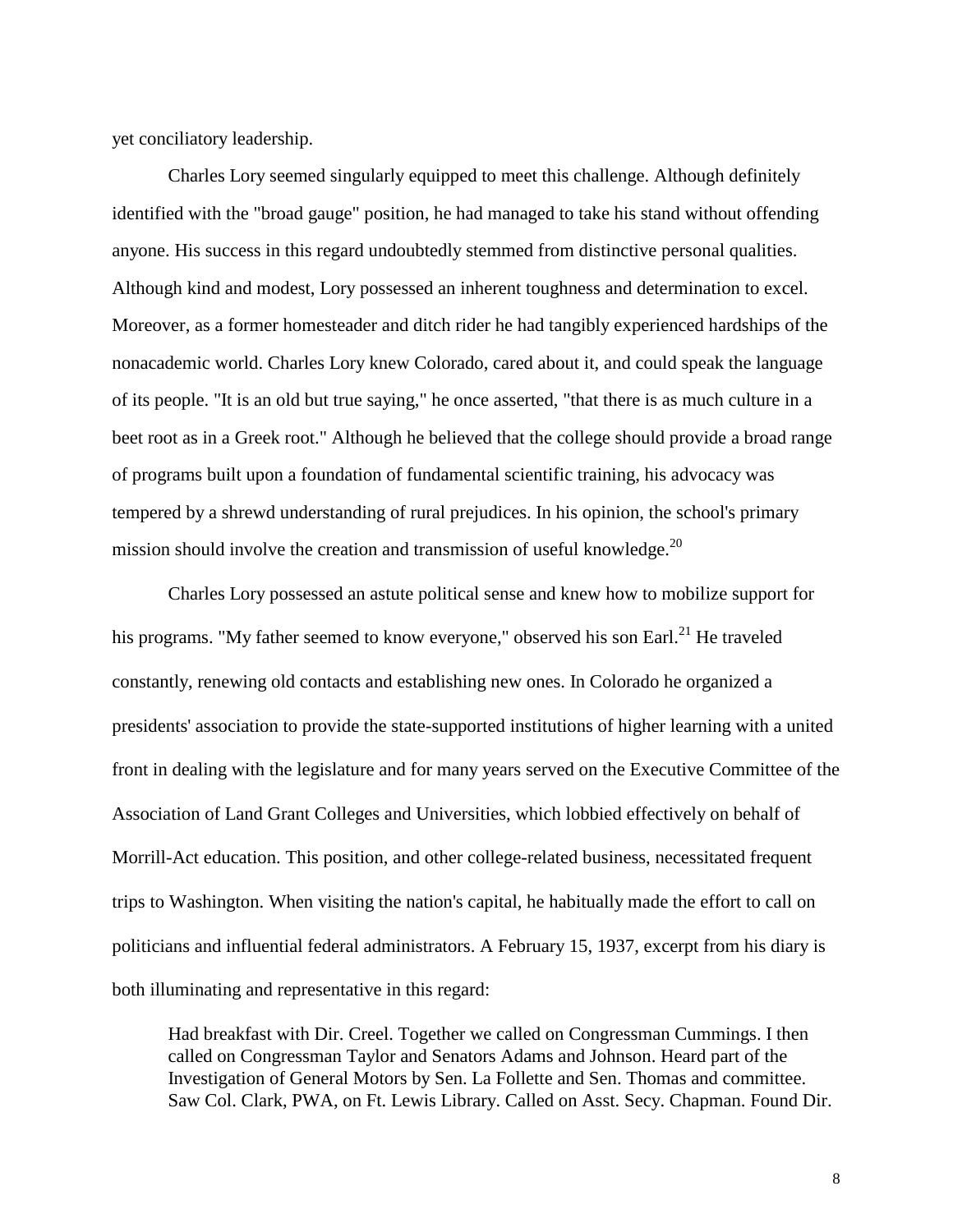Page out of town.<sup>22</sup>

Throughout his thirty-one year tenure as president of Colorado's land grant college, Charles Lory remained actively concerned about water, its availability and use. In part, this involvement was mandated by the school's obligation to assist agriculturalists in coping with a semi-arid environment. Of equal importance, however, was Lory's own interest in the subject and appreciation of its importance. His family continued to operate the farm south of Windsor where irrigation water represented the difference between success or failure--a situation shared by most Colorado farmers. The challenge of providing sufficient water and using it with maximal efficiency held a singular fascination for him. It was, perhaps, his principal avocation.<sup>23</sup>

Consequently, while president, Lory supported a strong instructional program in irrigation engineering which, under the direction of Professor Edward House, retained the reputation for quality established by Elwood Mead and Louis G. Carpenter.<sup>24</sup> He also lent enthusiastic backing to research- This was especially evident in cooperative projects involving the college's Agricultural Experiment Station and various federal agencies, such as the Bureau of Reclamation, the Bureau of Public Roads, and the Division of Irrigation Investigations. Beneficial information related to measuring, pumping, using, and storing irrigation water resulted from this work, in addition to independent research conducted by college personnel.<sup>25</sup>

Among the engineers assigned to Fort Collins by the Department of Agriculture was Ralph L. Parshall. A graduate of the State Agricultural College and a member of its faculty from lg04 to 1913, Parshall was a man of remarkable inventive genius. In 1912 he helped to design and construct a hydraulics laboratory that became a vital facility for experimental work. More than a decade later, after considerable trial and error, he developed a water flow measuring device, the Parshall flume, which subsequently became a standard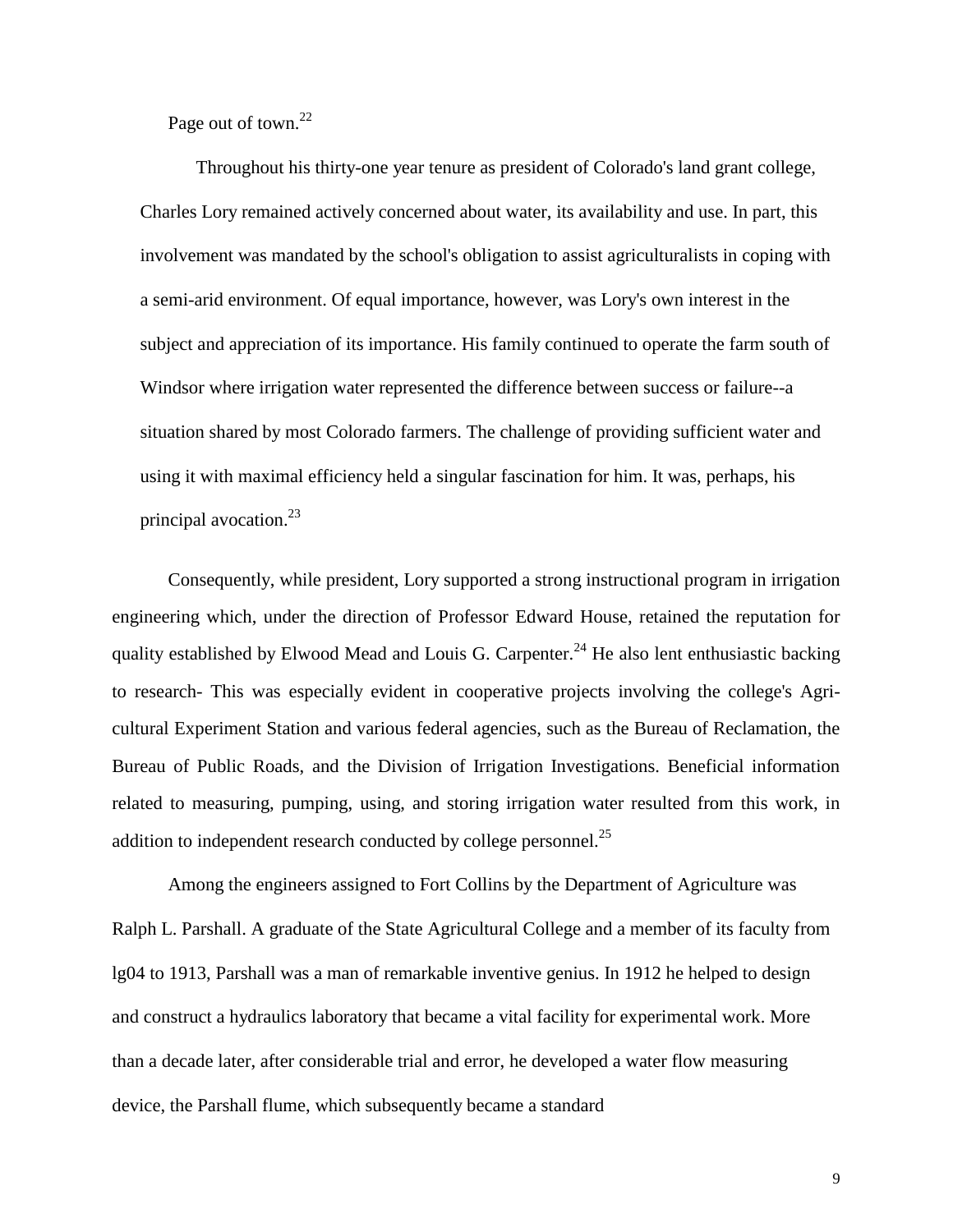instrument for irrigation engineers throughout the world. He also designed a series of devices for keeping irrigation canals free of sand, participated in pioneering mountain snow surveys to forecast the availability of irrigation water, and assisted in planning engineering aspects of the Colorado-Big Thompson Project. Over the years, Lory and Parshall developed a close personal and professional relationship, and the president derived considerable vicarious satisfaction from his friend's achievements.<sup>26</sup>

Lory consistently devoted himself to projects involving irrigation. After World War I he was among the first to advocate construction of a coordinated system of storage reservoirs along the Cache la Poudre River.<sup>27</sup> He also took a leading role in a campaign to supplement northern Colorado's supply by diverting water from the Laramie River in Wyoming. This effort was essentially negated, however, when the U.S. Supreme Court upheld Wyoming's "prior appropriation" even though the river flowed through both states and much of its water emanated in Colorado.<sup>28</sup> A later attempt, this time to divert water from the North Platte River in Wyoming, proved equally frustrating to Lory and other Coloradans. For many years Colorado had tried to negotiate an interstate compact regarding the use of this water, but in 1933 Congress authorized construction of the Casper-Alcova Reclamation Project, which effectively sanctioned Wyoming's prior claim by providing the means for "beneficial use." $^{29}$ 

These setbacks troubled Lory and other advocates of water diversion for northern Colorado. By 1933 the effects of the Great Depression and a prolonged drought had become serious problems. Additional water was urgently needed, yet the courts and Congress had essentially precluded the possibility of obtaining new supplies from Wyoming. An obvious question presented itself: if not from Wyoming, then where might water be found?

For many years the idea of bringing water from Grand Lake and the Colorado River to the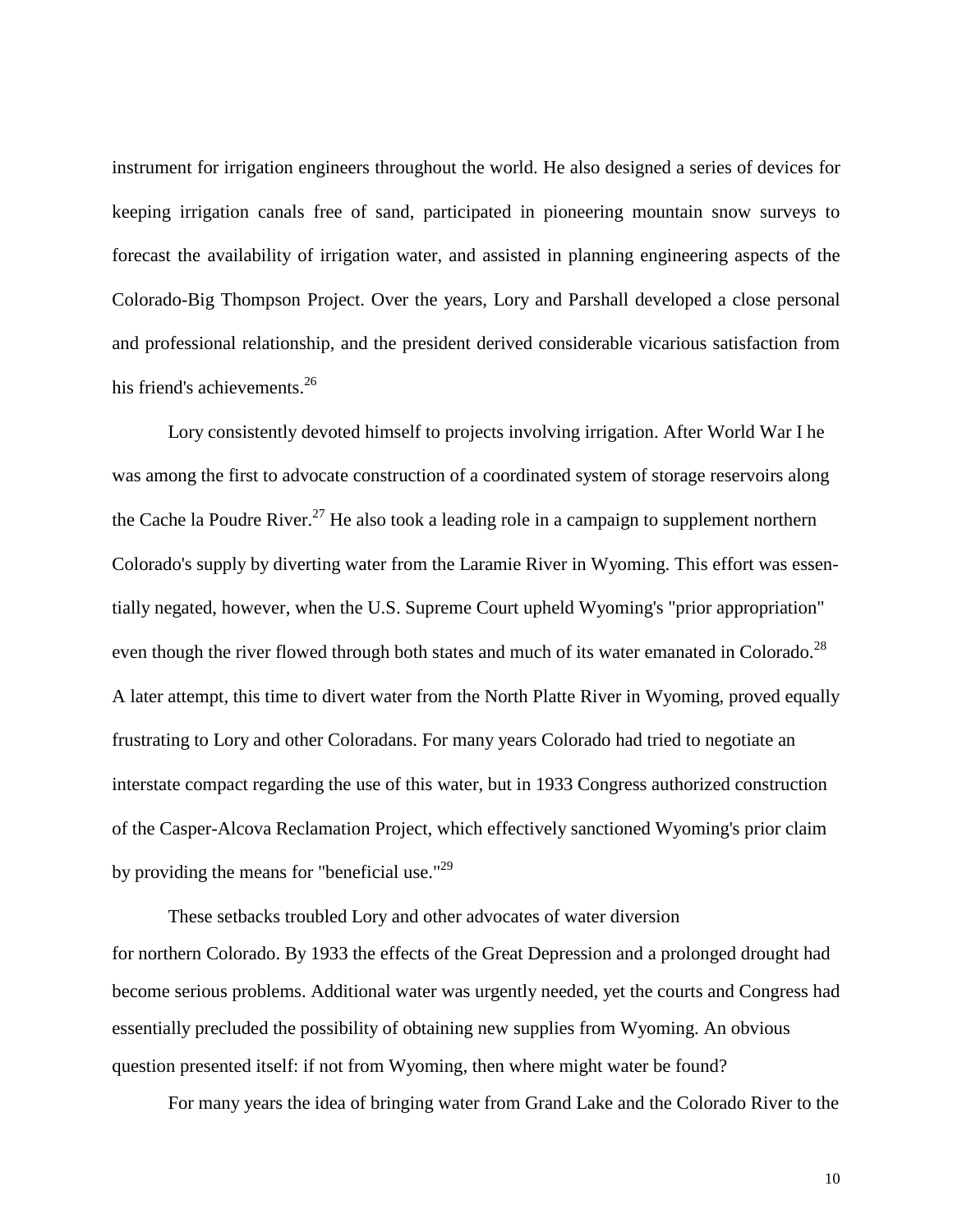Eastern Slope had attracted considerable interest. During the 1880s the State Engineer's Office had explored the possibility, and in 1905 students at the State Agricultural College under the direction of Louis G. Carpenter had begun highly promising feasibility studies. When Rocky Mountain National Park was established in 1915, Governor Elias M. Ammons and irrigation leaders in Larimer and Weld counties managed the inclusion of a proviso permitting the United States Reclamation Service to develop irrigation projects on park lands. Lory became directly involved four years later when he recommended to the Colorado State Board of Agriculture that the college "make a study of the water supplies on the upper Colorado and the possibility of <sup>30</sup> diverting such water to the Eastern Slope.

A truly significant impetus for promoting this concept, however, was the Colorado River Compact of 1922. The agreement provided for an equal division of the river's waters between four upper basin and three lower basin states, with an unspecified amount to be reserved for Mexico. Future appropriations would be strongly influenced by the use made of existing allotments. Thus, a substantial transmountain diversion project, confirming Colorado's prior rights, offered both immediate and long-term benefits. Charles Lory assessed the situation bluntly: if Colorado failed to act, some other state most certainly would.<sup>31</sup>

On August 17, 1933, Charles Lory was invited to join other irrigation leaders at a meeting in Greeley, Colorado, to organize support for a "Grand Lake Project." The objective was a major enterprise to divert water from the Colorado River to northern Colorado--a concept that he had long favored. At the meeting Lory was among those who spoke on behalf of the project, and local money was raised quickly to undertake a preliminary feasibility study.<sup>32</sup>

Behind this activity lay the hope that the federal government would recognize the project's merits and underwrite the major planning and construction costs. New Deal programs for combating the depression included the field of reclamation; therefore, it seemed reasonable to assume that Colorado might qualify for a share of the largess.<sup>33</sup> Appeals to public opinion and persuasive political lobbying thus assumed vital importance in the "Grand Lake Project" campaign, and in both respects Charles Lory made notable contributions.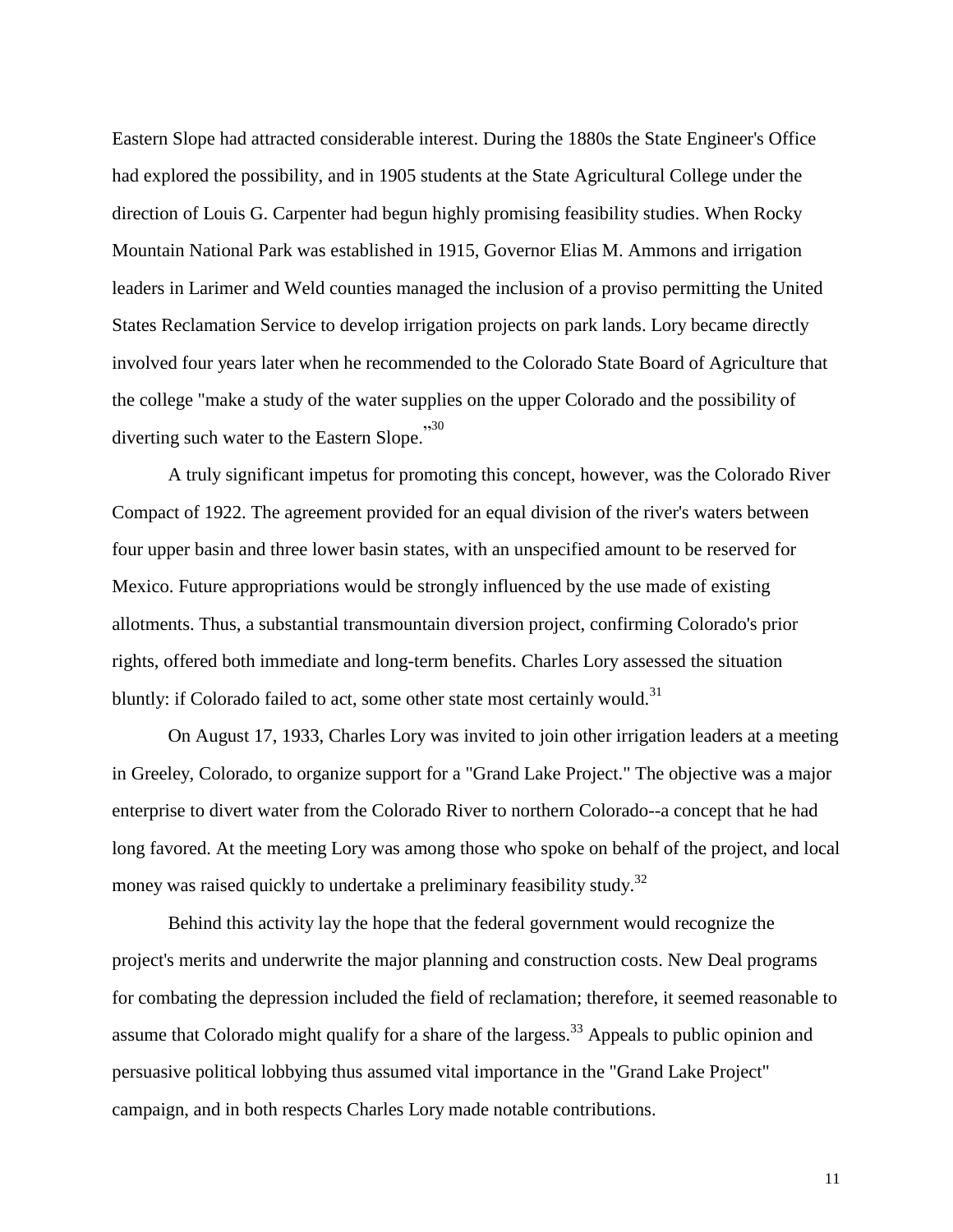Following the August 17 meeting at Greeley, a locally funded feasibility study was conducted, in cooperation with the office of the Colorado State Engineer. The results proved to be highly encouraging for it was deemed practical to divert water by tunnel through the Continental Divide and "distribute it through existing irrigation systems." Moreover, income derived from the sale of irrigation water and resulting hydroelectric power would apparently justify federal financial investment in the project.<sup>34</sup>

In February 1934 Moses E. Smith, representing northern Colorado irrigationists, traveled to Washington to discuss the matter with Bureau of Reclamation Commissioner Elwood Mead. Several months later Mead visited Denver and met with promoters of the diversion project. Among this group was Charles Lory who provided the commissioner with a thorough explanation of the proposed undertaking. Shortly thereafter, Mead went on record as favoring the project and eventually became an enthusiastic supporter. William R. Kelly, a leader of northern Colorado irrigation interests, believes that Lory's influence did much to ensure Mead's active involvement.<sup>35</sup>

The next major step involved obtaining a \$150,000 Works Progress Administration Grant to support a detailed survey of the project. Members of Colorado's congressional delegation, particularly Senator Alva Adams and Lory's close friend, Representative Fred Cummings, worked diligently to secure this appropriation. In January 1935 Cummings arranged a conference in Washington between Lory and Secretary of the Interior Harold L. Ickes. The secretary, who was developing a positive interest in reclamation work and administering funds being sought for the survey, greeted Lory cordially and, after some discussions, assured him that the money would be provided. $36$ 

After returning to Colorado Lory prepared and submitted, in the name of the State Agricultural College, a formal application for the desired W.P.A. grant. This was a difficult process, requiring frequent consultations with interested irrigationists, local politicians, and engineers such as Ralph Parshall. In Lory's opinion, however, the objective was well worth the effort. Months later, upon learning that the funds had been made available, he declared: "I look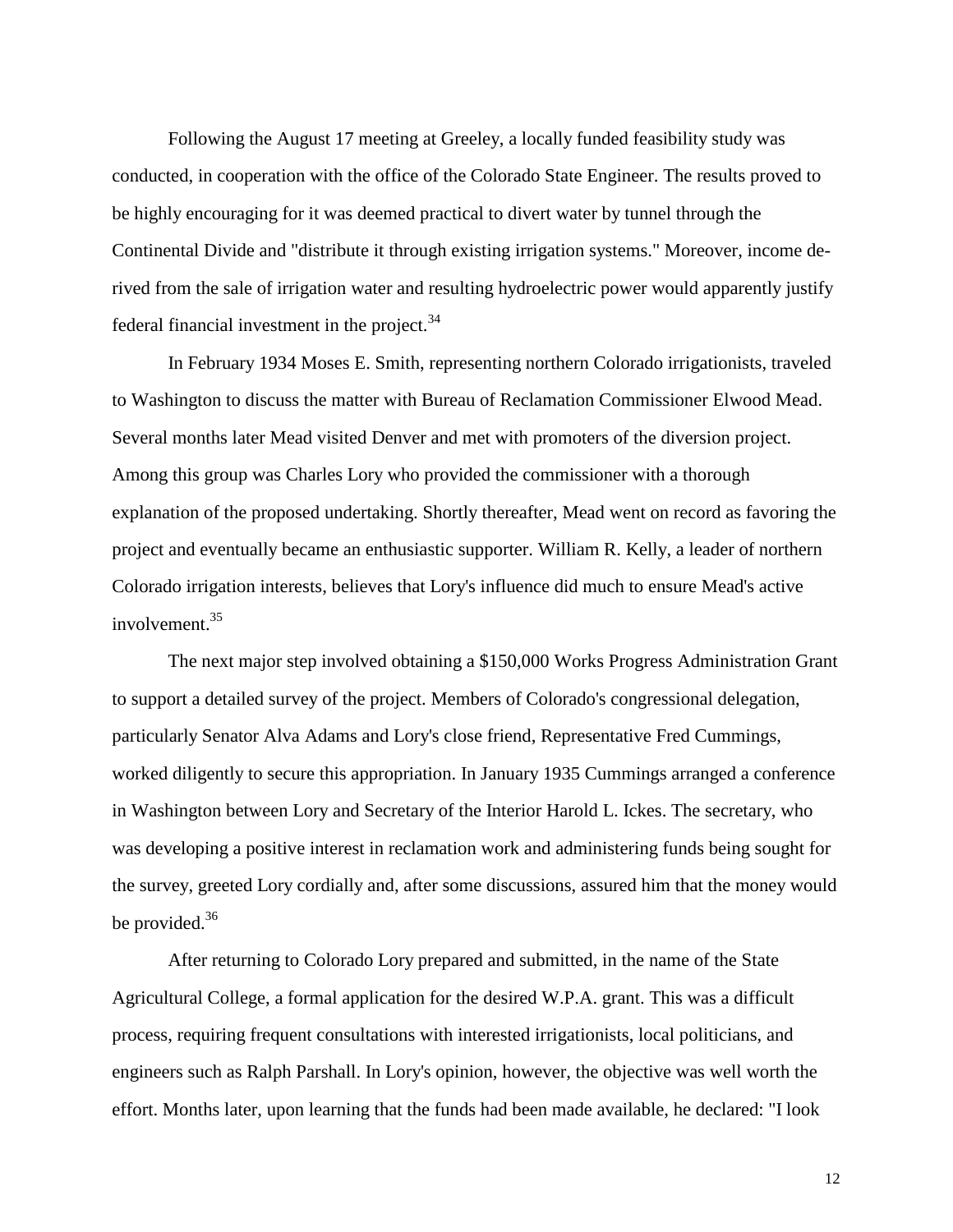upon this as the most important and promising of our W.P.A. projects.<sup>37</sup>

As the campaign for diverting Colorado River waters moved forward, President Lory found himself assuming additional responsibilities. With increasing frequency he began speaking before civic and agricultural groups, such as the Boulder Rotary Club and the Weld County Farmers Institute, in an effort to elicit popular backing for the project.<sup>38</sup> In February 1935 he was called upon to serve on the Board of Directors of the Northern Colorado Water Users Association, an incorporated entity composed of representatives from numerous irrigation organizations. Empowered to issue stock and led by the most prominent irrigationists in northern Colorado, the Association possessed the unity and resources to conduct a prolonged promotional effort.<sup>39</sup>

This capability was definitely required as serious opposition had begun to develop, threatening the success of the water diversion plan. Two issues dominated: the concern of Western Slope residents that the project would jeopardize their water rights and the fear by conservationists that the projected reclamation activity would adversely affect the national park system?<sup>40</sup> Lory became actively involved in each of these controversies.

The first was perhaps the most difficult because of the political power wielded by Congressman Edward T. Taylor of Glenwood Springs. As chairman of the House Appropriations Committee, Taylor could sidetrack legislation authorizing funds for the project and from the outset insisted that for each foot of water diverted to the Eastern Slope, a like amount be guaranteed to the West. $41$ 

Less than three weeks after the formation of the Northern Colorado Water Users Association, Lory left Fort Collins for a meeting of factious irrigation groups at Grand Junction. His trip aboard the Denver and Rio Grande Railroad under the Continental Divide took him through the recently completed Moffat Tunnel. However, a snow slide east of Hot Sulphur Springs blocked the train, nullifying an anticipated shortcut. As subsequent events demonstrated, this was a sign of things to come. $42$ 

On the opening day of the conference President Lory delivered a long and earnest address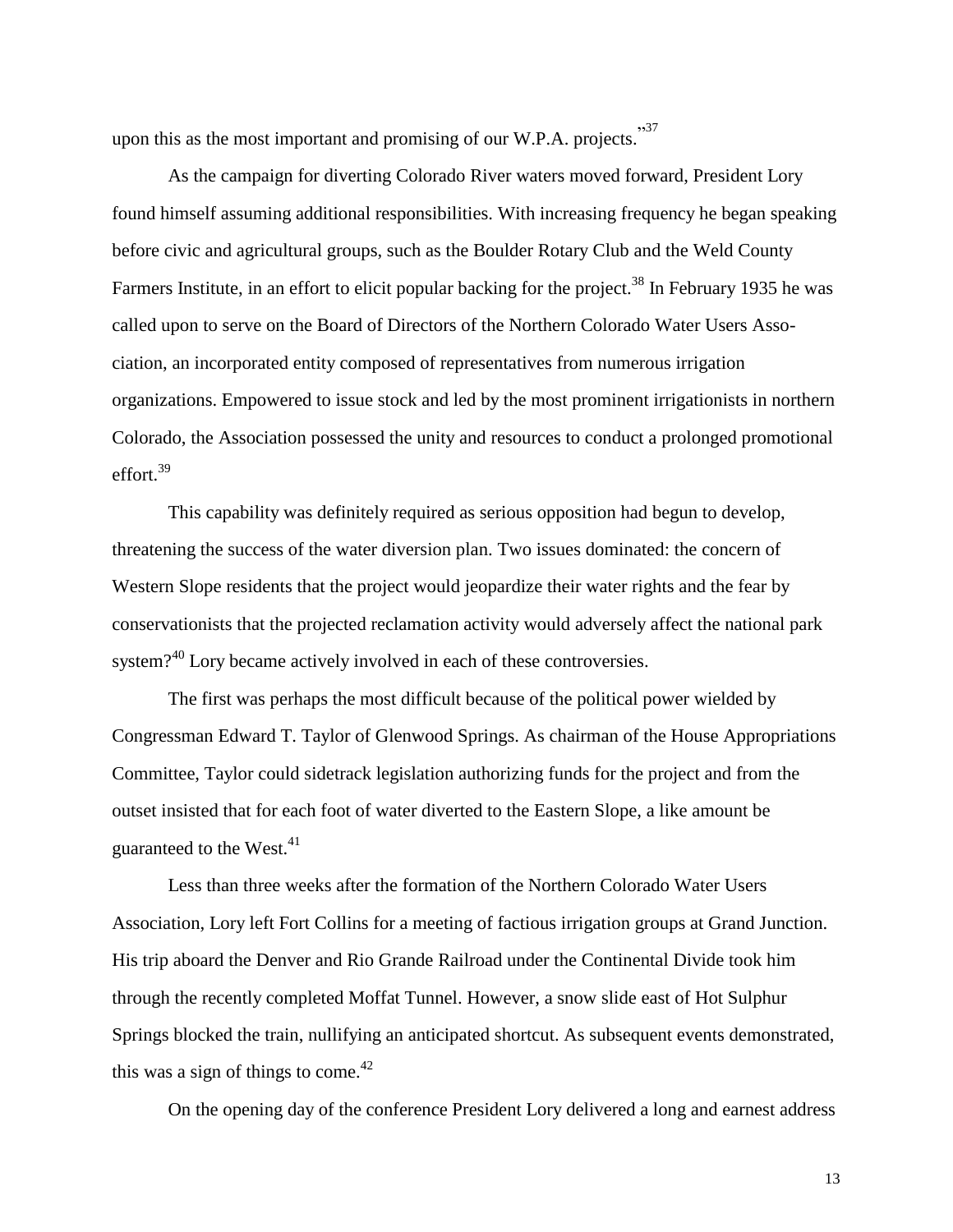reviewing the history of irrigation development in Colorado, noting the legal battles waged with other states over the use of water, and stressing the importance of a united front in this time of economic uncertainty.<sup>43</sup> Later he met with individual leaders of the Western Slope faction, such as D. W. Aupperle, president of the Western Slope Protective Association. These efforts were unavailing, and more than a year passed before the conflict was resolved--by an agreement to construct a special storage reservoir for the exclusive use of Western Slope residents.<sup>44</sup> Shortcuts had been impossible, but once an accord was reached the two regions closed ranks behind the diversion project. Lory, who had participated in many months of frustrating negotiations, was among the first to emphasize the importance of this harmony. Impediments to the success of the project remained, and he definitely sensed that the cooperation of all Coloradans would be needed to overcome them.<sup>45</sup>

This assumption definitely applied to the opposition mounted by the National Park Service and various conservation groups, such as the Wilderness Society, the National Parks Association, and the American Forestry Association.<sup>46</sup> Plans concerning the diversion of Colorado River water to the Eastern Slope called for the construction of a tunnel that would pass under the grounds of Rocky Mountain National Park. Critics argued that the project would establish a precedent that might encourage subsequent exploitation of America's parks; that tunnel construction would adversely affect the natural landscape and that alternate routes outside of park boundaries might be used instead.<sup> $47$ </sup> Charles Lory was well acquainted with many prominent foresters and conservationists by virtue of the significant forestry program developed at the college during his presidency.<sup>48</sup> As a result, he became actively involved in trying to justify the Colorado-Big Thompson Project to these individuals and was, perhaps, the leading spokesman for the Colorado Water Users Association in this respect.

On April 15, 1935, the Association hosted a meeting attended by Edmund B. Rogers, superintendent of Rocky Mountain National Park, and James Harvey, president of the Colorado Mountain Climbers Club and a 1924 graduate of the college. Lory presented the case for the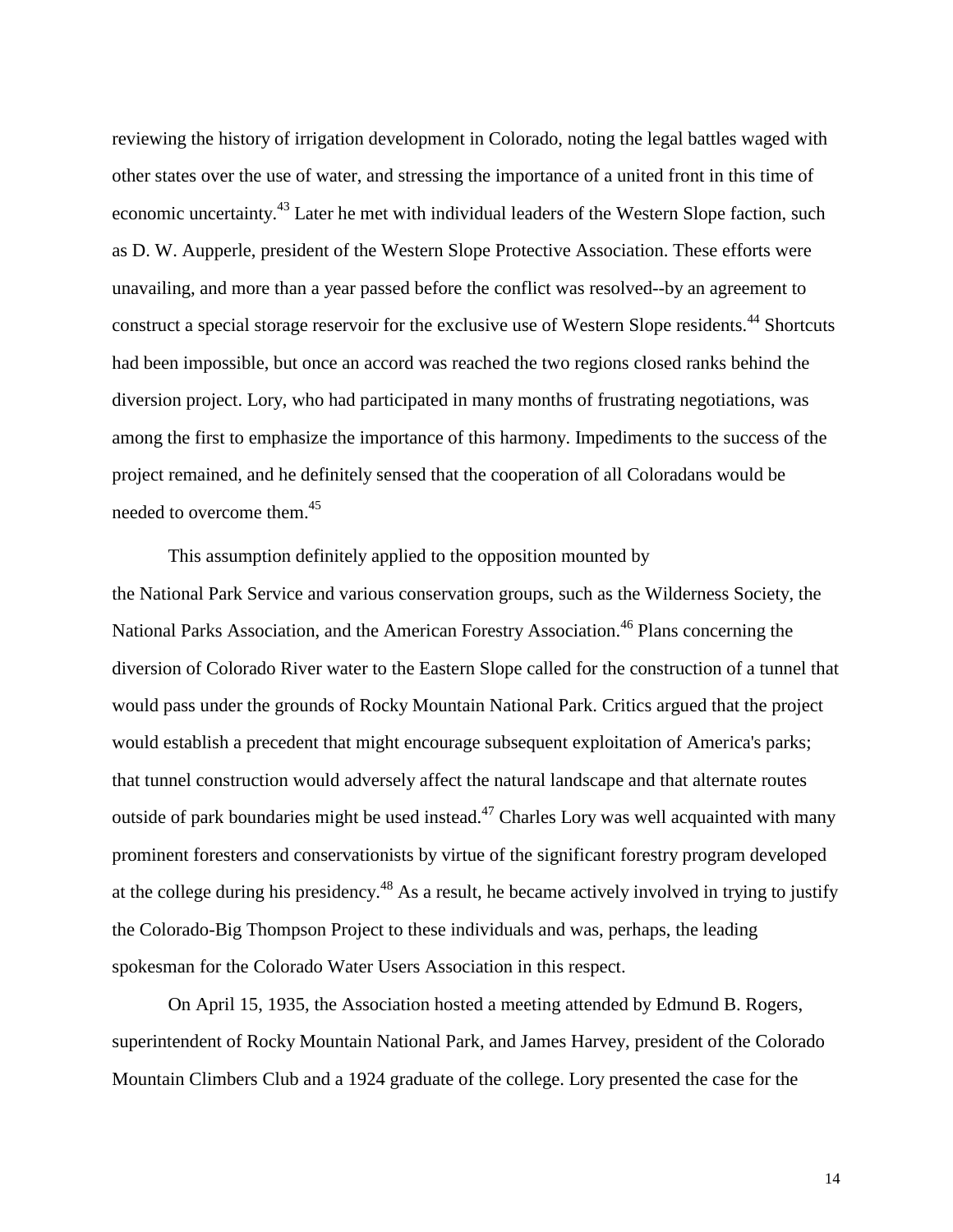irrigationists. He described northern Colorado's desperate need for Colorado River water, emphasizing that without this resource further development of the region would be impossible and that existing development would be endangered. He also explained in detail that the "progress" resulting from the water would not "mar the scenery of the National Park." Rogers heard Lory out, but would not commit himself to supporting the project.<sup>49</sup>

For more than two years this problem regularly commanded Lory's attention. It was a continuing matter of discussion before the Water Users Association, and on occasion Lory prepared formal statements for the edification of conservationists, such as George H. Collingwood and Herman H. Chapman.<sup>50</sup> When former National Park Service Director Horace M. Albright issued a lengthy statement l in the July 11, 1937, edition of the New York Times condemning the project, Congressman Cummings called upon Lory to supply information for refuting the forester's criticisms.<sup>51</sup>

The culmination of this effort occurred on November 12, 1937, at the Department of the Interior Building in Washington, D.C. This was the showdown: a final opportunity for each side to present its case before Secretary Ickes. Those appearing on behalf of the project included President Lory, Reclamation Commissioner John Page, and virtually the entire Colorado congressional delegation. Although Senator Alva Adams and Congressman Edward Taylor did most of the speaking, Lory, representing northern Colorado irrigationists, was also called upon to make a presentation. Project opponents were led by National Park Service Director Arno Cammerer.

Despite a personal dislike for Cammerer, whom he once criticized for sitting "by my desk vigorously chewing gum in an openmouthed manner," Secretary Ickes opposed in principle project construction on park lands. Nevertheless, proponents of the project prevailed. Lory observed that "Secretary Ickes presided to 1 P.M. Before leaving he stated /that/ those opposed had not helped him, that he had to obey the law."<sup>52</sup> A \$900,000 appropriation was thereby released, and construction on the Colorado Big Thompson Project could begin.<sup>53</sup>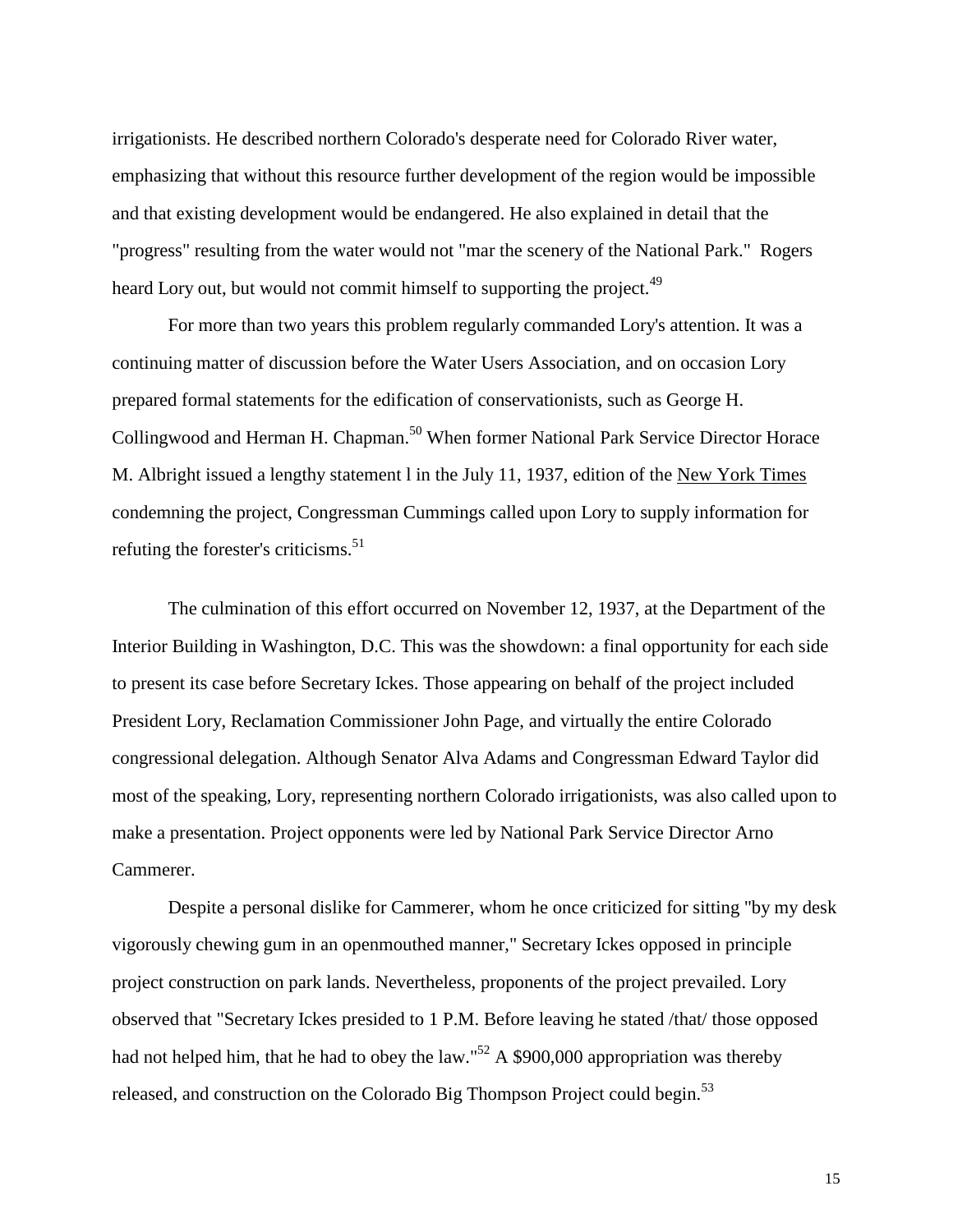Besides promoting the idea of a Colorado River diversion and combating resistance to it, Charles Lory was also instrumental in establishing the Northern Colorado Water Conservancy District. This unprecedented legal entity, charged with administering the irrigation aspects of the Colorado-Big Thompson Project came into being only after much hard work and careful preparation. Because the concept was new to the state and had to be explained with great care, Lory discussed it in frequent public lectures. He conferred regularly with state politicians, such as Moses Smith, James R. Miller, and Governor Teller Ammons, providing basic information and refining the bill that ultimately became the Colorado Water Conservancy Act of 1937. In addition, he helped to plan an essential petition drive and define the specific functions of the proposed district's governing board.<sup>54</sup>

Charles Lory's contributions on behalf of irrigation were significant and his work did not go unnoticed. In November 1937 he was invited by Secretary of the Interior Ickes to chair a special three-man Repayment Commission for the purpose of rectifying problems related to the financing of federally supported reclamation projects.<sup>55</sup> The Reclamation Service had been created by Congress in 1902 with the assumption that reclamation projects would be funded by the sale of public lands and that project beneficiaries would repay all costs within a period of ten years. Almost immediately, however, practical considerations altered these arrangements. Inadequate revenue from land sales necessitated congressional supplements to the reclamation fund. Furthermore, persons using water from federal reclamation projects tended to default on their payments. During the first years of settlement on newly irrigated land, farmers usually struggled to get a crop planted and meet current expenses with the result that reclamation debts seemed intolerable. Hard pressed irrigators appealed to their political representatives for relief and eventually repayment terms were liberalized. Unfortunately, the post World War I era brought a serious agricultural recession and again defaulting became rampant, much to the detriment of the Bureau of Reclamation's reputation. In 1924 Elwood Mead, the new commissioner of Reclamation, acting upon the recommendations of his famous Fact Finders Committee, made several admirable efforts to set matters right. Before a lasting remedy could be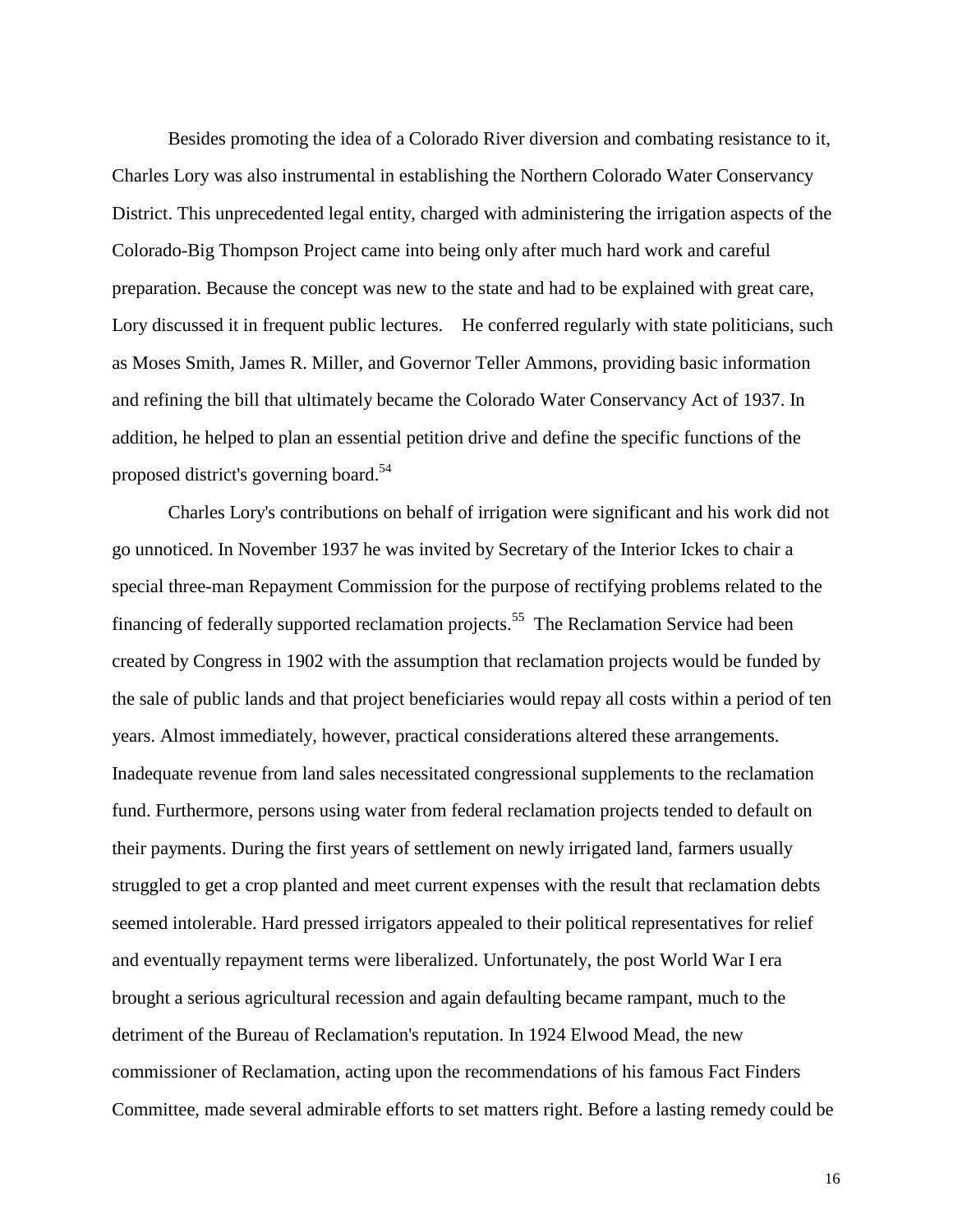devised, however, Mead's reforms were engulfed by the overwhelming tide of the Great Depression. Desperate demands for congressional moratoriums or "leniency acts" resumed.

New Deal programs to combat the depression through federally funded economic activity benefited the Bureau of Reclamation. Increasingly, projects were financed by general appropriations instead of the Reclamation Fund. Moreover, as evidenced by the Boulder Canyon Project, revenues stemming from the sale of hydroelectric power held out the promise of fiscal viability. Nevertheless, recent lessons could not be ignored, and sentiment began to build, particularly within the Bureau of Reclamation under Mead's successor John Page, to establish a workable repayment plan.<sup>56</sup>

Charles Lory was well acquainted with John Page, had met with Secretary Ickes on several occasions and by virtue of his role in planning the Colorado-Big Thompson Project, had a demonstrated interest in the repayment question. Besides Lory, the Repayment Commission had two other members: George T. Cochran, an attorney! and state water superintendent of Oregon; and William R. Wallace, former chairman of the Utah Water Storage Commission.<sup>57</sup> This group's assignment had been specifically defined by Congress and presented several difficult challenges. First, the commission was directed to investigate a vast array of federal and Indian reclamation projects, with particular regard to the ability of each to meet its contracted Water payment obligations. On the basis of this investigation, it was to recommend to Congress a permanent comprehensive and practical plan guaranteeing the orderly satisfaction of water-right payments without unduly burdening the water users. In addition, if in the course of its study the commission should find a specific project, because of uncontrollable adverse circumstances, unable to pay debts due for the year 1937, an extension might be recommended.<sup>58</sup>

A meeting to organize the commission was held in Denver on November 30, 1937, and an itinerary immediately agreed upon. The commissioners faced a formidable schedule, one that would ultimately involve more than 10,500 miles of automobile travel in a V8 Ford within a 57 day period. Between December 1, 1937, and January 26, 1938, Lory and his group visited fifteen western states, conducted 72 formal hearings, and participated in 30 special conferences.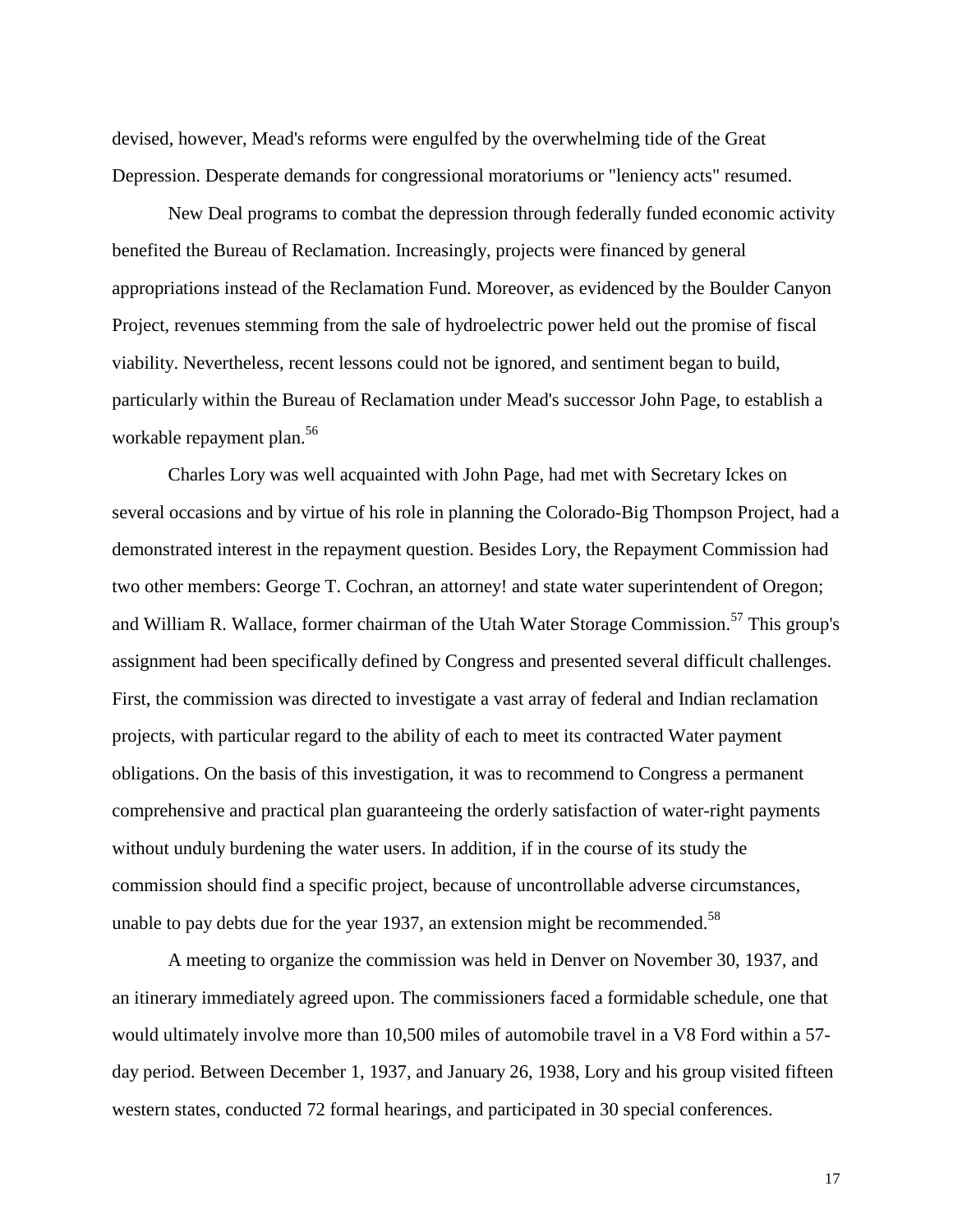The commission set out for Wyoming on December 1, and after two days of hearings and conferences proceeded to Nebraska and South Dakota. Lory's impressions of these first days are notable because they typify what the commission would repeatedly experience in the coming weeks:

Met with Gering-Ft. Laramie Division of North Platte Project at 10am. This Board through Mr. Mathes made a strong plea for change in repayment plan, favoring the "National Reclamation" Plan. Met with North Port Board after noon and later with Board of Bridgeport District. At 3pm started for drive over lands of North Port and Bridgeport Districts. Parts of the former a veritable "Dust Bowl." A mighty discouraging if not hopeless outlook. Unable to see as much of the latter as we wished, Sec'y Scott of the Board and Mr. Wolla [?] a member brought us back to Scotts Bluff.<sup>59</sup>

Lory left the other commissioners and returned home by way of Wyoming, arriving at 4:20 a.m. on December 6. After devoting several days to college business, he departed for Great Falls, Montana, experiencing hazardous drivinq in heavy snows. Visits to Washington, Oregon, Idaho, and Utah followed.<sup>60</sup>

From December 24-27, Lory and his companions went their separate ways for a Christmas holiday recess. Hearings resumed on December 28 in Utah, and the following day the commission found itself in Nevada where they received a tour of the Boulder Canyon Project. Lory's thoughts on this occasion are revealing:

Called at headquarters at Boulder City and met Construction Engineer Lowry who took us for a boat ride on Lake Mead and a tour over the Dam and through the power house. It is not given one often to see as much of Mountain Glory and of Man's achievement in one  $\text{day.}^{61}$ 

The group then traveled to Los Angeles, devoted a day to conferences, and adjourned business to celebrate the arrival of the new year. Lory, who had prearranged reserved tickets through University of California President Robert Sprout, did this in fine style by attending the Rose Bowl and witnessing California's 13 to 0 triumph over the University of Alabama.<sup>62</sup>

A brief respite was certainly warranted because the next twenty-four days featured an uninterrupted itinerary of travel and work. Throughout this period the commission attended a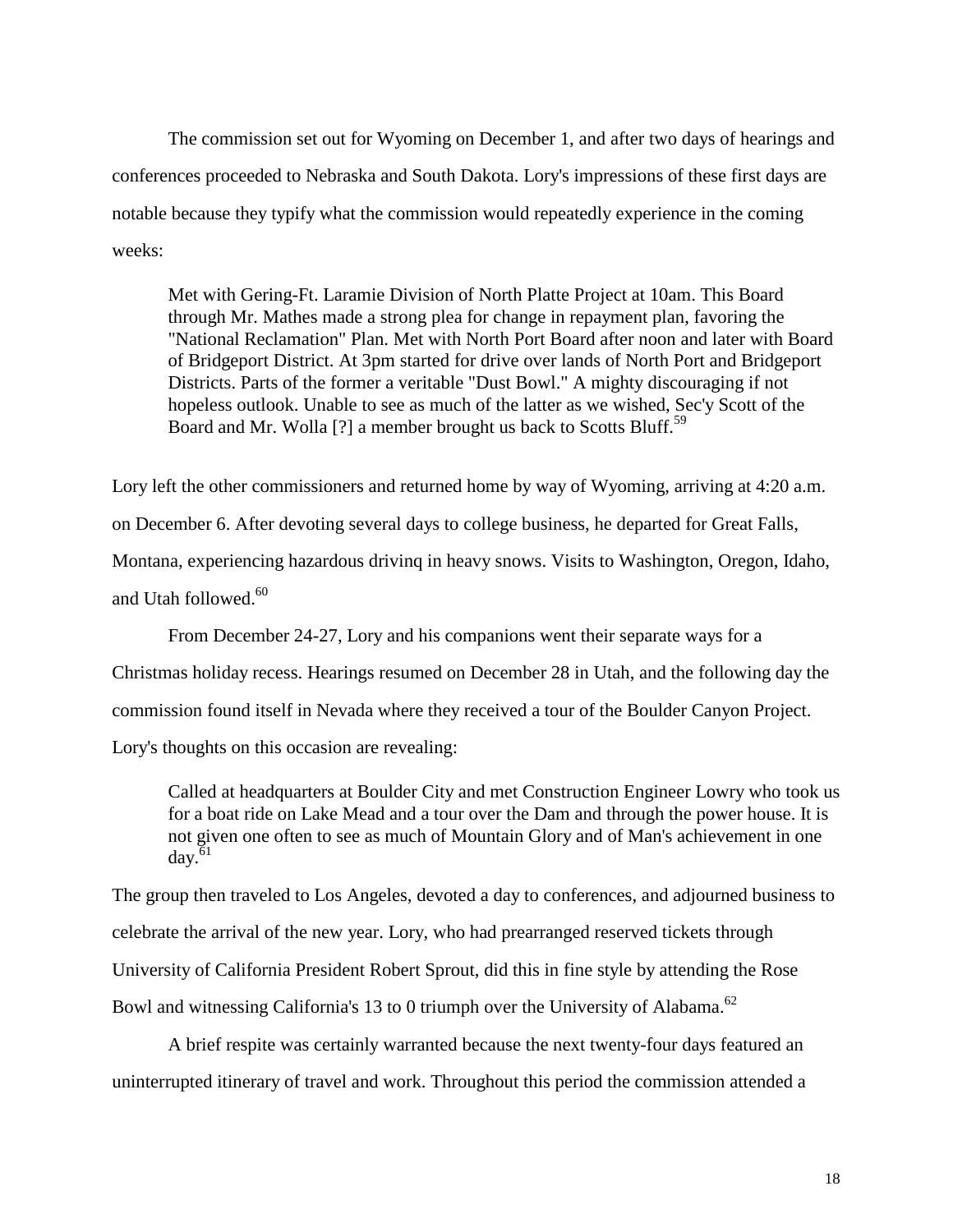seemingly endless series of hearings and conferences in California, Oregon, Arizona, Texas, New Mexico, Utah, and, finally, western Colorado. On January 26 the party departed from Gunnison on snowy roads, crossed the suspension bridge over the Royal Gorge, and had lunch at Canon City. Late that afternoon they arrived in Denver, and with some regret turned in "No. 1330," the V8 Ford that had served them so well. The field work was finished; the preparation of the commission's findings could now begin.<sup>63</sup>

This task proved to be an arduous one. First, the commission had to decide which projects should be granted relief from construction charges falling due in 1937. As might be expected, each group of applicants viewed its own problems as the most pressing, and some lobbied during this time to persuade the commissioners accordingly. Lory and his colleagues struggled to be fair, weighing the often-contradictory considerations of compassion and fiscal responsibility. Finally, the water users of ten projects were granted some relief, a number that could not satisfy everyone.<sup>64</sup>

Next, the commission proceeded to analyze vast quantities of information--gleaned from innumerable hearings, conferences, reports, and questionnaires--for the purpose of presenting an official summary of its findings and making recommendations regarding the financing of federal reclamation projects. Lory, who assumed primary responsibility for drafting the report, moved to Denver for this phase of his assignment. Brief visits to the college, occasional meetings concerning the Colorado-Big Thompson Project, and one trip to Washington where he discussed the report with Commissioner Page and several congressmen, were his only interruptions from the business at hand. By early April the report was completed, although related obligations continued to occupy him from time

to time for the next several months.<sup>65</sup>

The findings of the Repayment Commission ultimately held considerable significance for federally supported reclamation activity in the United States. A thorough review of previous efforts to finance Reclamation projects was provided, with emphasis given to why these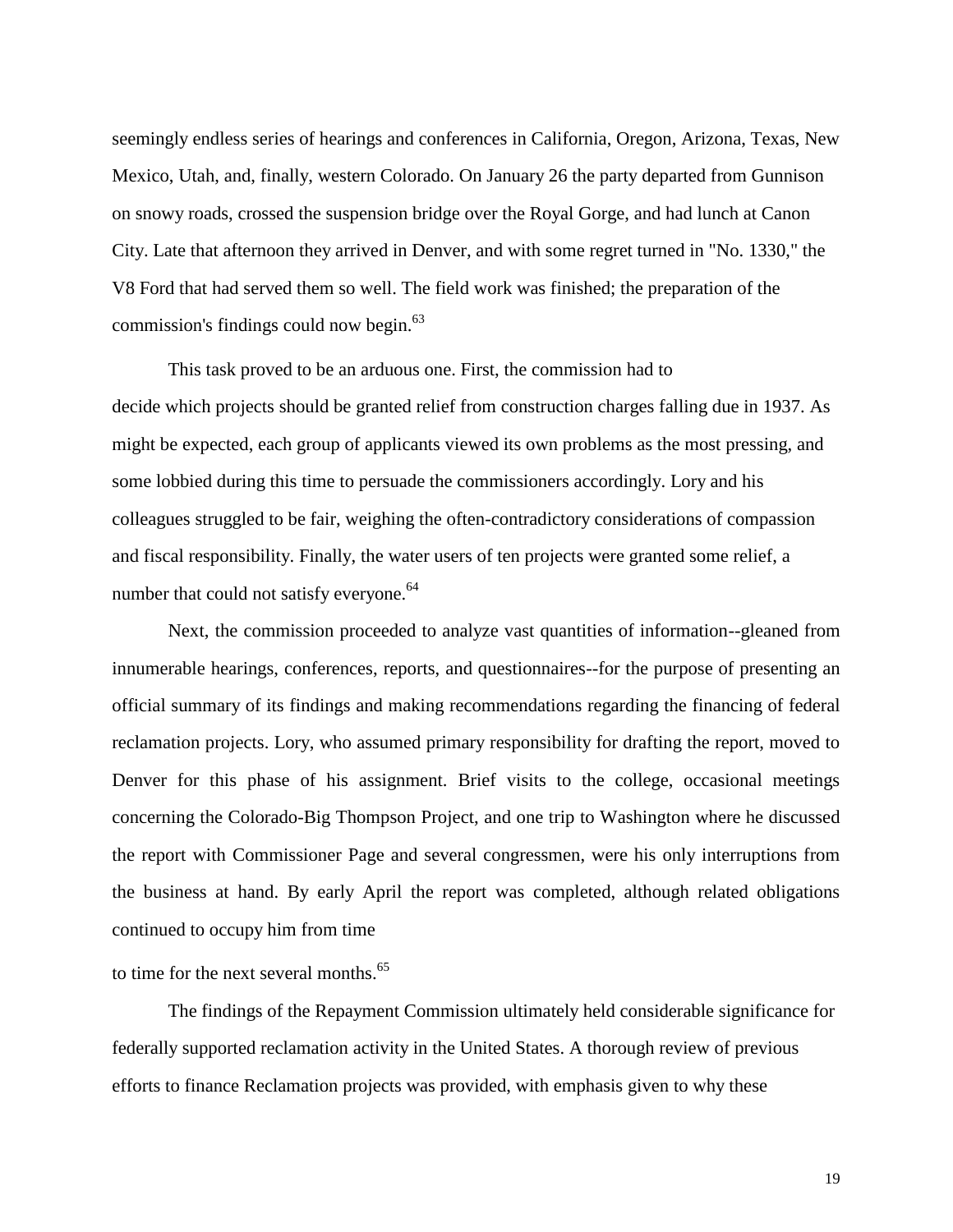approaches had not succeeded.<sup>66</sup> In compliance with its principal mission of presenting to Congress a permanent, workable new plan, the commission offered recommendations that reflected an astute understanding of the complexities involved. Each reclamation project had its own peculiarities and problems, and often so did individual irrigators sharing water from the same project. Moreover, these circumstances were themselves dynamic--subject to such vagaries as weather, soil conditions, insect infestations, plant and animal diseases, farming production costs, and the market demand for agricultural commodities.<sup>67</sup> In order for a plan to succeed permanently, it had to have sufficient flexibility to accommodate a wide variety of circumstances undergoing continuous change.

This philosophy and many specific details of the commission's report provided the basis for the Reclamation Project Act of 1939. The new law established a reasonable but definite length of time for the repayment of construction costs. Annual installments would be spread out over a forty-year period, but could be deferred until completion of a ten-year "development period" In effect, water users now had up to fifty years to satisfy their obligations. Of even greater importance was a provision tying the amount paid in installments to a percentage of the irrigator's annual agricultural income. These percentages were variable reflecting the productivity of different classifications of land and agricultural conditions in general. Furthermore, the act required the Department of Interior to undertake periodic reclassifications of lands at the request of a project's water users' association--a measure designed to accommodate changes wrought by altered environmental conditions.<sup>68</sup>

Charles Lory's work as chairman of the Repayment Commission led directly to the enactment of the Reclamation Project of 1939, a measure instrumental in providing reclamation project financing with a remarkable degree of stability. As William Warne has observed, "since the 1939 Act and the adjustments that were made under it, there have been no defaults on the part of water-users.<sup>69</sup>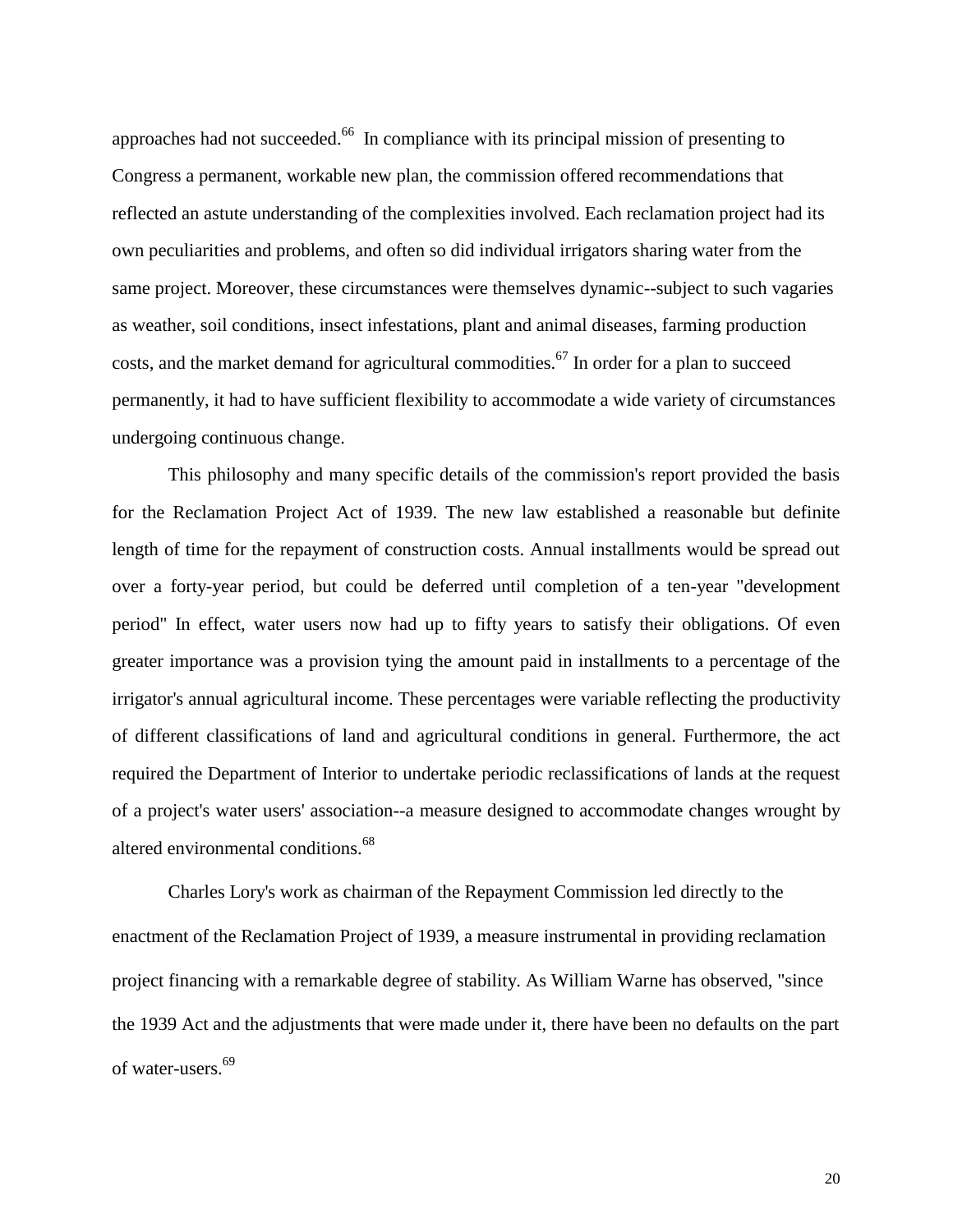Soon after completing this assignment, Charles Lory notified the State Board of Agriculture of his intention to retire as president of Colorado's Morrill-Act college. He did so following the 1939-40 academic year, completing three-and-a-half decades of service to the school. At the age of sixty-eight he might have taken satisfaction in his numerous accomplishments and withdrawn from public life. But this did not happen.

From 1940-1944 he served on the National Resources Planning Board, formed to make long range plans regarding America's agricultural resources. He also Contributed notably to the Colorado Selective Service Appeals Board, the State Merit System Council, and the Governor's Irrigation Centennial Committee.<sup>70</sup> Most notable, though, was his work as a member of the Northern Colorado Water Conservancy District governing board. He assumed this position in October 1940 and retained it for fourteen years. In this capacity he influenced decisions involving the construction and administration of the Colorado-Big Thompson Project. He emphatically defended agreements negotiated with Western Slope water users during the 1930s and insisted on adequate safety standards with respect to reservoir dams.<sup>71</sup>

On July 1, 1951, Charles Lory was among those who participated in the dedication of Horsetooth Reservoir, the last link in a network of tunnels, canals, and water storage facilities making up the Colorado-Big Thompson Project In an address that he delivered on that occasion he spoke of the dream that he had long held--the dream of bringing additional, desperately needed irrigation water to northern Colorado. For Lory there could be no more vivid manifestation of progress.<sup>72</sup> For Lory, this reservoir embodied the ultimate response to the challenges of Colorado's semi-arid frontier.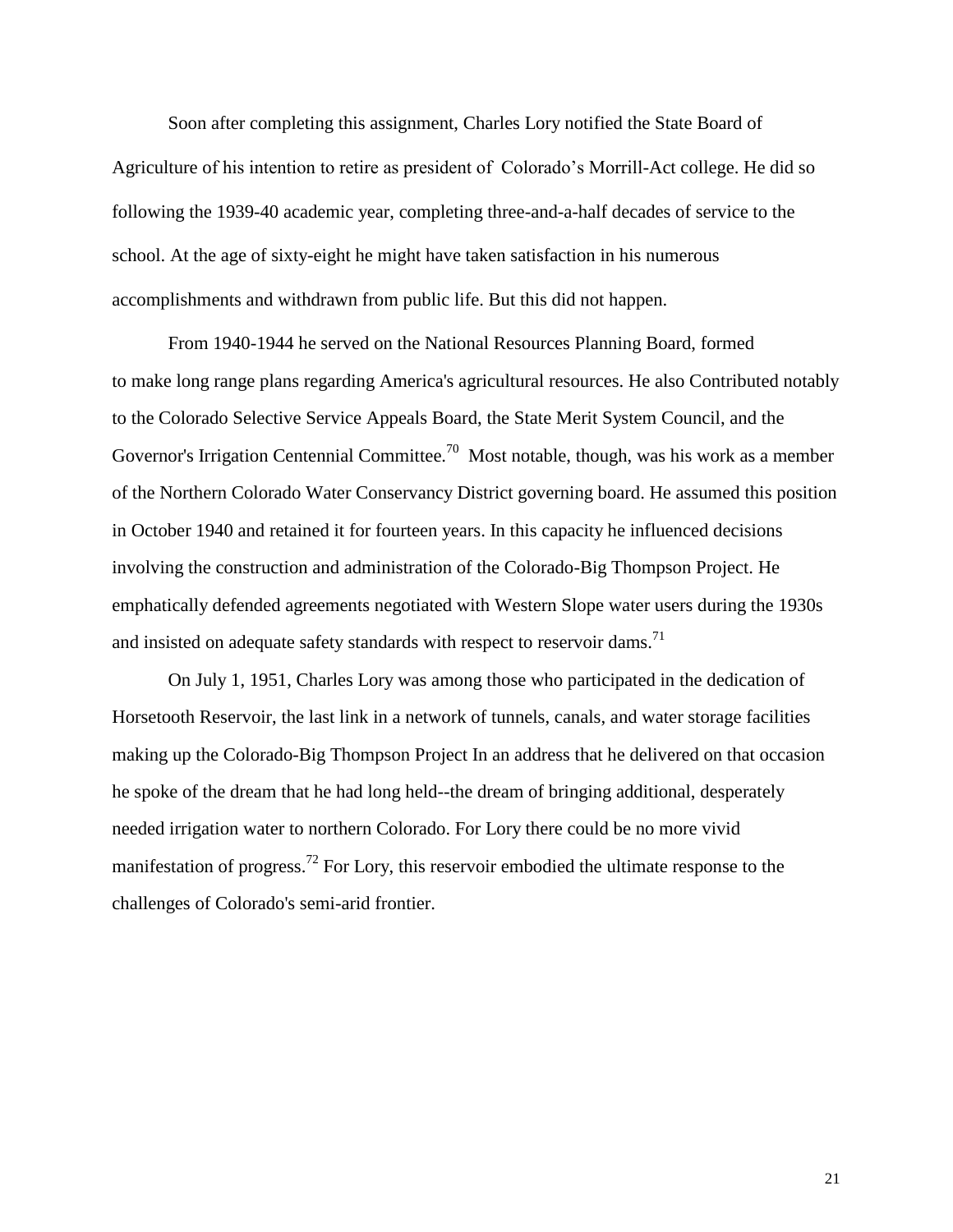## ENDNOTES

<sup>4</sup> John and Halka Chronic, Prairie, Peak and Plateau' A Guide to the Geology of Colorado. (Denver: Colorado Geological Survey, 1972), passim.

<sup>5</sup> Earl C. Lory, interview. Windsor, Colorado, is located ten miles northwest of the confluence of the South Platte and Cache la Poudre rivers.

<sup>6</sup> Carl Ubbelohde, Maxine Benson and Duane A. Smith, A Colorado History Boulder-Pruitt Publishing Company, 1976), pp. 188-89; Hansen, Democracy's College, p.65.

<sup>7</sup> Robert G. Dunbar, "The Origins of the Colorado System of Water-Right Control," The Colorado Magazine, XXVII (October 1950), pp. 241-262; Ibid., "The Significance of the Colorado Agricultural Frontier," Agricultural History, XXXIV (July 1960), pp.119-125; Ward H. Fischer and Stephen B. Ray, A Guide to Colorado Water Law (Fort Collins' Colorado Water Resources Institute, 1978), passim; G. E. Radosevich et al Evolution and Administration of Colorado Water Law' 1876-1976 (Fort Collins' Water Resources Publications, 1976), passim. <sup>8</sup> John E. Field, Irrigation from Big Thompson *River*, U. S. Department of Agriculture, Office of Experiment Stations--Bulletin No. 118 (Washington' Government Printing Office, 1902)' "Statement of Claim for Oklahoma Lake," n. d., in "Big Cut Lateral and Reservoir Co. 1943-46" folder, Lory Collection; Untitled and undated reminiscence of Charles A. Lory re: experiences as a ditch rider, Ibid. (hereafter cited as Lory Reminiscence); Fifth Biennial Report of the State Engineer to the Governor of Colorado for the Years 1889 and 1890 (Denver: The Collier & Cleaveland Lith. Co., Printers, 1891, p. 91.

<sup>9</sup> Lory Reminiscence; Earl C. Lory, interview; Lory Diary, March ll, April 16, 1940.

 $10$  Charles A. Lory, "My Experiences as a Ditch Rider," Reclamation Era, XXXIII (July 1947), p. 159; Lory Reminiscence. The Hillsboro Canal is located just south of the confluence of the South Platte and Big Thompson rivers.

 $11$  Lory, "My Experiences as a Ditch Rider," p. 168.

 $\overline{a}$ 

<sup>12</sup> Hansen, Democracy's College, pp. 3-8, 190-191.

<sup>13</sup> Ibid.,pp. 8, 159-181. The terms "broad-gauge" and "narrow gauge" are derived from Earle D. Ross's seminal study, Democracy's Colleqe - The Land Grant Movement in the Formative Stage (Ames' The Iowa State College Press, 1942),pp. 86-89.

<sup>14</sup> His career after leaving the State Agricultural College included- territorial and state engineer of Wyoming, 1888-98; chief of irrigation and drainage investigations, U. S. Department of Agriculture, 1898-1907; professor of institutions and practice of irrigation, University of

<sup>&</sup>lt;sup>1</sup> "Lory State Park" folder, Regional Office of the Colorado Division of Parks and Outdoor Recreation, Fort Collins, Colorado; copy of selected materials on file in Charles A. Lory Collection, Colorado State University Archives (hereafter cited as Lory Collection and CSU Archives).

<sup>&</sup>lt;sup>2</sup> James E. Hansen II, Democracy's College in the Centennial State: A History of Colorado State University (Fort Collins' Colorado State University), pp. 188-190; Earl C. Lory, interview by author, May 15, 1978, Lory Collection, CSU Archives.

<sup>3</sup>Charles A. Lory, Diary, entry for May 11, 1936, Lory Collection (hereafter cited as Lory Diary, with appropriate dates).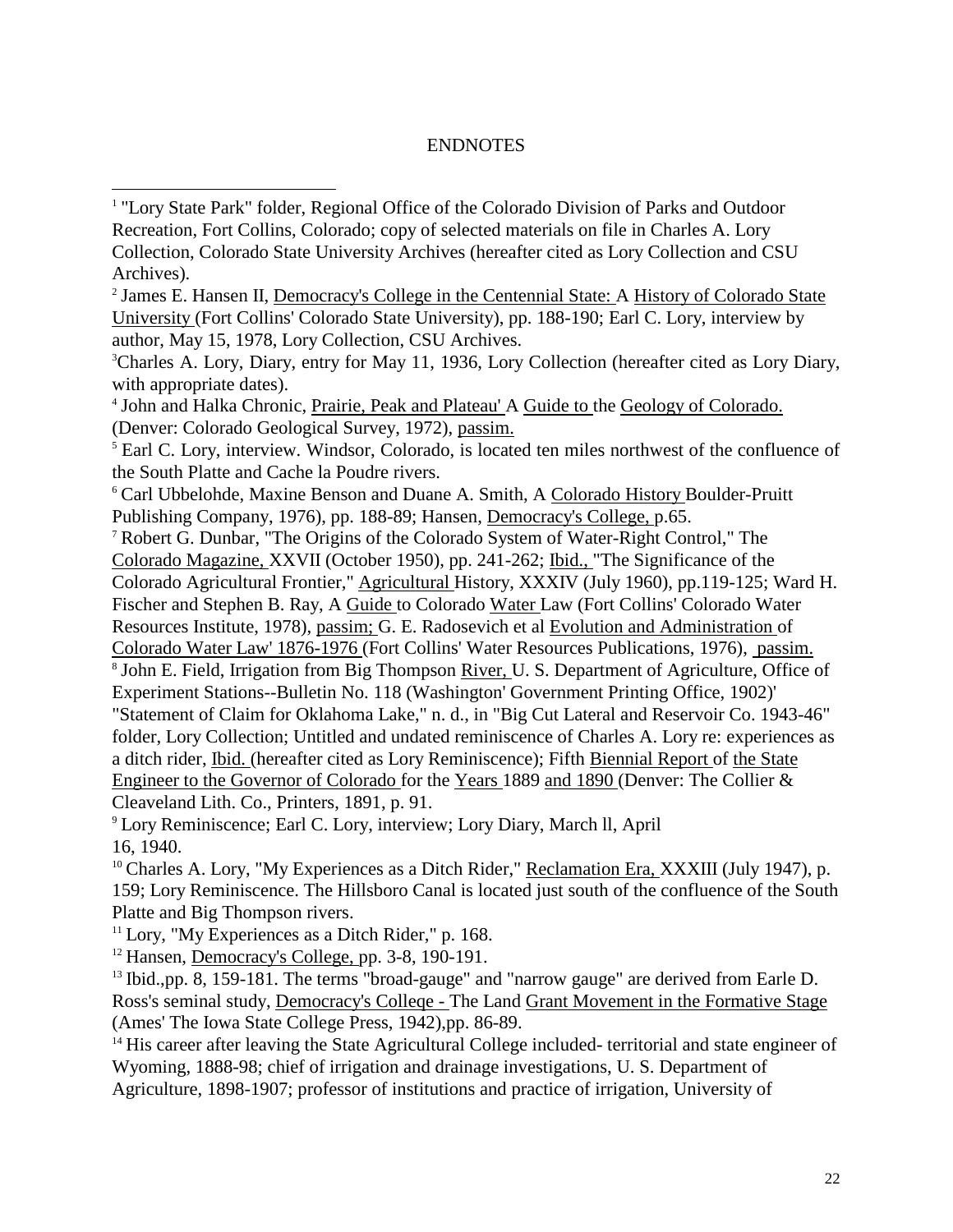California, 1898-1907; chairman, State Rivers and Water Supply Commission, Victoria, Australia, 1907-15; professor of rural institutions, University of California, 1915-23; chairman, Land Settlement Board of California, 1917-23; commissioner, United States Bureau of Reclamation; 1924-36; Hansen, Democracy's College, pp. 64, 67-72; James Robert Kluger, "Elwood Mead Irrigation Engineer and Social Pioneer," (Ph.D. Diss., University of Arizona, 1970).

<sup>15</sup> R. P. Teel, "Review of Ten Years of Irrigation Investigations," U. S. Department of Agriculture, Annual Report of the Office of Experiment Stations for the Year Ended June 30, 1908 (Washington: Government Printing Office, 1909), pp. 355-357.

<sup>16</sup> Ibid., passim. With regard to legal arrangements, the Division was definitely biased in favor of the system devised by Elwood Mead for Wyoming during his tenure as that state's engineer (see p. 360). For background on the development of water law in the United States under the Doctrine of Prior Appropriation see Wells A. Hutchins, "Background and Modern Development in Water Law in the United States," Natural Resources Journal, II (December 1962),pp. 416-441. For background on the Division see Lawrence B. Lee, "100 Years of Reclamation Historiography," Pacific Historical Review, XLVII (November 1978), p. 526, n. 51.

<sup>17</sup> "Memorandum for Charles A. Lorey [sic] in Duty of Water Investigations in the Big Horn Basin," July 1907, Lory Collection. A fuller and more accurate picture of Lory's activity would perhaps be revealed by an investigation of Division of Irrigation and Drainage investigations records on file at the National Archives. It is known that he submitted reports on his work, but no copies survive in his papers. Although Lory's findings were never published, they may have been incorporated into Clarence T. Johnson's Irrigation in Wyoming, U. S. Department of Agriculture, Office of Experiment Stations--Bulletin 2-05 (Washington: Government Printing Office, 1909). <sup>18</sup> Elwood Mead to Charles A. Lory, May 27, 1908; see also Elwood Mead to Charles A. Lory, June 21, 1907; Tom Mead to Charles A. Lory, August 29, October l, 1907; all in Lory Collection. <sup>19</sup>Elwood Mead to Charles A. Lory, November 22, 1909; Lory Diary, January 20, 27, 1936.

<sup>20</sup> Hansen, Democracy's College, pp. 188-192.

<sup>21</sup> Earl C. Lory, interview.

 $\overline{a}$ 

 $22$  Lory Diary, February 15, 1937.

<sup>23</sup> Earl C. Lory, interview; Charles A. Lory, "Colorado-Big Thompson Project Statement,

Prepared for District Court Hearing, April 23, 1953," Lory Collection.

<sup>24</sup> Hansen, Democracy's College, pp. 224-227.

<sup>25</sup> Faye J. Anderson, "History Department of Civil Engineering, Colorado State University," typescript, 1970, Civil Engineering Department Collection, CSU Archives; Lory, "Colorado-Big Thompson Project Statement." For a partial listing of publications emanating from this work see Betty L. Hacker and Donald E. Oehlerts (comps.), Index to the Publications of the Colorado Agricultural Experiment Station 1887-1965, Bulletin 527-S (Fort Collins' Colorado Agricultural Experiment Station, 1966. See also reports of the Irrigation Investigations Section in the Annual Report of the Colorado Agricultural Experiment Station (Fort Collins: Colorado Agricultural Experiment Station, 1911-1940), passim.

<sup>26</sup> Hansen, Democracy's College, pp. 226-227; "Parshall, Ralph Leroy," National Cyclopaedia of American Biography, XLIX (1966), pp. 86-87; Earl C. Lory, interview.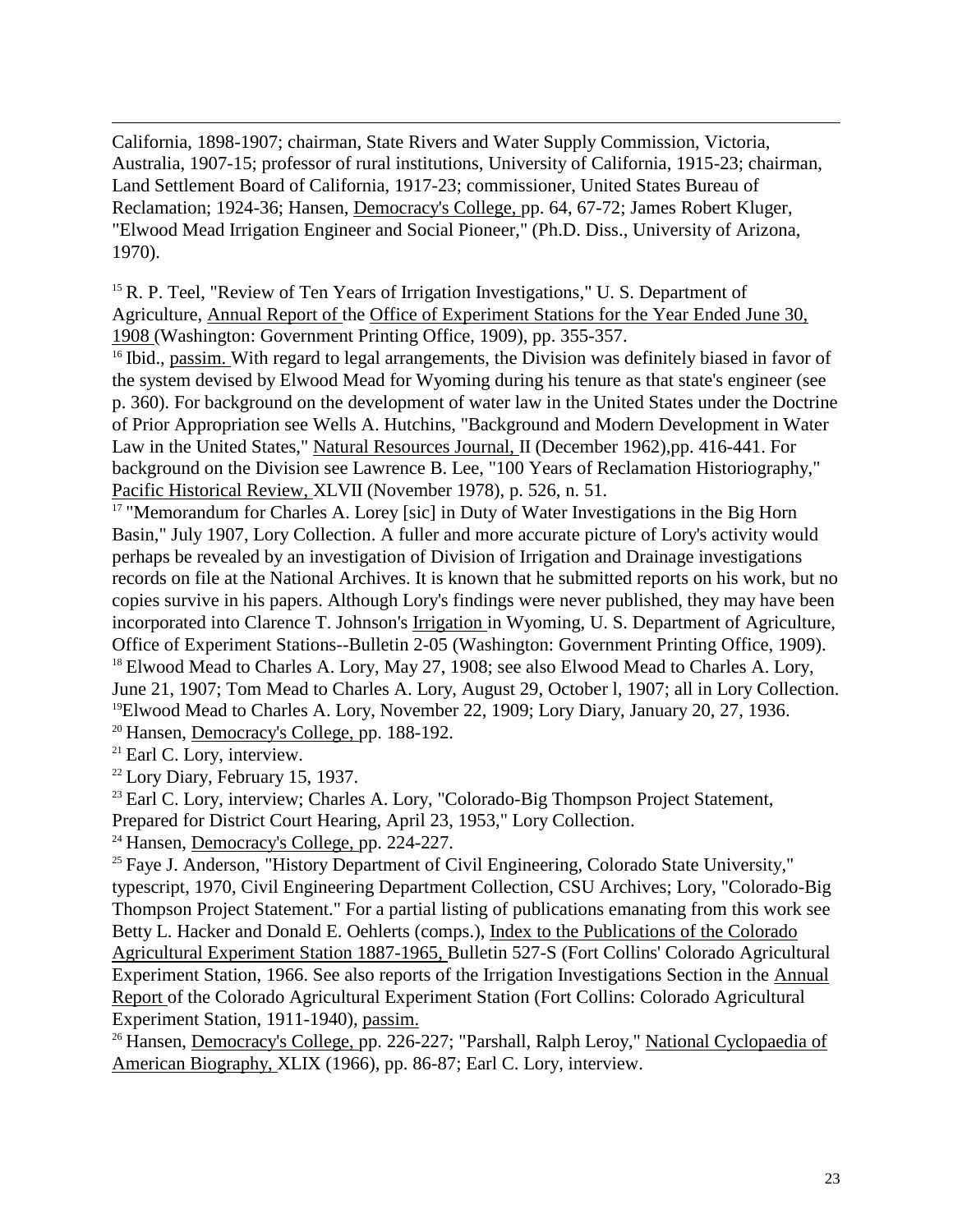$27$  Lory, "Colorado Big Thompson Project Statement"; Greeley Sunday Journal, June18 1967 (This is a lengthy reminiscence about Lory by his friend William R. Kelly,a noted Colorado water lawyer).

 $\overline{a}$ 

 $28$  Lory, "Colorado-Big Thompson Project Statement." This case, Wyoming v. Colorado, was significant in the history of American water law; see M. Paul Holsinger, "Wyoming v. Colorado Revisited' The United States Supreme Court and the Laramie River Controversy," Annals of Wyoming, XLII (April 1970), pp. 47-56; Norris Hundley, Jr., Water and the West: The Colorado River Compact and the Politics of Water in the American West Berkeley' University of California Press, 1975), pp. 76-78, 177-180.

<sup>29</sup> Lory, "Colorado-Big Thompson Project Statement"; Fred N. Norcross, "Genesis of the Colorado-Big Thompson Project," The Colorado Magazine, XXX (January 1953), pp. 29-30; Rocky Mountain News, July 29, 1933, p. 1.

<sup>30</sup> Lory, "Colorado-Big Thompson Project Statement"; J. M. Dille, A Brief History of the Northern Colorado Water Conservancy District and the Colorado-Big Thompson Project(Loveland: The Northern Colorado Water Conservancy District, 1958),pp. 10-11; Norcross, "Genesis of the Colorado Big Thompson Project," p.30.

<sup>31</sup> Lory, "Colorado-Big Thompson Project Statement"; Grand Junction Daily Sentinel. February 26, 1936, p. l; Donald Bernard Cole, "Transmountain Water Diversion in Colorado," The Colorado Magazine, XXV (March, May, 1948), p. 61; Hundley, Water and the West, passim. <sup>32</sup> Lory, "Colorado-Big Thompson Project Statement"; William R. Kelly, "Colorado-Big Thompson Initiation, 1933-1938," The Colorado Magazine, XXXIV (January 1957), pp. 66-67. <sup>33</sup> Norcross, "Genesis of the Colorado Big Thompson Project," p. 33; Cole, "Transmountain Water Diversion in Colorado," p. 61.

<sup>34</sup> Oliver Knight, "Correcting Nature's Error' The Colorado-Big Thompson Project," Agricultural History, XXX (October 1956), p. 158.

<sup>35</sup> Kelly, "The Colorado Big Thompson Initiation," p.68; Greeley Tribune, June 9,1934, p.1. <sup>36</sup> Lory Diary, January 31, 1935; Donald C. Swain, "The Bureau of Reclamation and the New Deal, 1933-1940," Pacific Northwest Quarterly, LXI (July 1970), pp. 138-139.

<sup>37</sup> Lory Diary, September 7-13, October 18,28, November 5-6, 1935.

<sup>38</sup> Ibid., February 7, December 3, 1935, January 4, March 3, April 17, 1936; Kelly, "Colorado-Big Thompson Initiation," p. 67.

<sup>39</sup> Minutes of the Board of Directors of the Northern Colorado Water Users Association, February 9, 1935, Northern Colorado Water Conservancy District Office, Loveland, Colorado (hereafter cited as Minutes, NCWUA, with appropriate dates). For nearly a year preceding the formation of the NCWUA, project business was directed by a temporary Water Users Committee, of which Lory was a member; Dille, A~ History of the Northern Colorado Water Conservancy District. p. 12.

<sup>40</sup> Less important issues included' complaints from states, such as Oklahoma, which argued that Colorado was getting a disproportionate share of federal reclamation benefits; and concern over whether project water users would be able to meet their financial obligations. Neither of these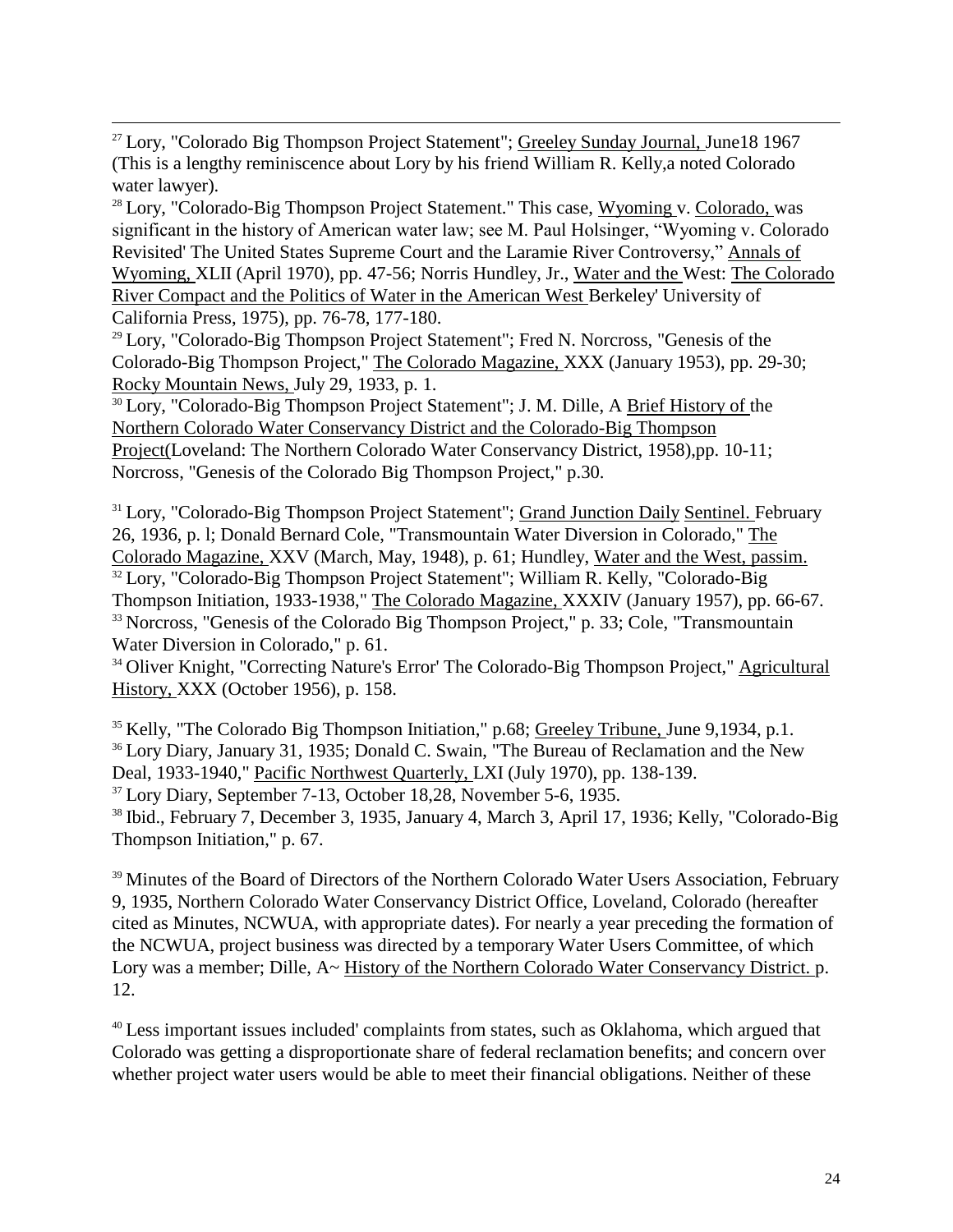objections could be convincingly substantiated, however. See Cole, "Transmountain Water Diversion in Colorado," pp. 62-64.

<sup>41</sup> Dille, A Brief History of the Northern Colorado Water Conservancy District, p. 13; Knight, "Correcting Nature's Error," p. 160.

<sup>42</sup> Lory Diary, February 26, 1936.

 $\overline{a}$ 

<sup>43</sup> Grand Junction Daily Sentinel, February 28, 1936, p. 1.

<sup>44</sup> Lory Diary, February 27, 1936; Dille, A Brief History of the Northern Colorado Water Conservancy District, pp. 13-15.

<sup>45</sup> Fort Collins Express-Courier, September 26, 1937, p. 43 (This is a lengthy history of "The Grand Lake Diversion Project" written by Charles A. Lory).

<sup>46</sup> Knight, "Correcting Nature's Error," p. 161.

<sup>47</sup> Cole, "Transmountain Water Diversion in Colorado," pp. 62-63; "Irrigation Project Threatens Colorado," Nature Magazine, III (August 1937), pp. 109-110.

<sup>48</sup> In 1916, soon after Congress enacted legislation creating the National Park Service, the head of the college's Forestry Department, Walter J. Morrill, was enlisted to help in writing park ranger examinations for the new agency. His involvement, and the school's proximity to many western parks, served to promote a significant association between graduates of the college forestry program and the National Park Service. Perhaps it was the remoteness of the parks, the lack of a well-developed cross-country highway system, but eastern schools were slow to respond to this opportunity. As a result, the Colorado Agricultural College quickly became the principal training ground for the rangers and administrators of the Park Service. By the late 1910s the school had acquired the appellation of the "Ranger Factory"; Hansen, Democracy's College, p. 220. <sup>49</sup> Minutes, NCWUA, April 15, 1935.

<sup>50</sup> Ibid., May 4, July 6, 1935, September 16, 1936; Lory Diary, March 1, May 14,July 15'11116, 1937. For information on Chapman and Collingwood see Henry Clepped (ed.), Leaders of American Conservation (New York: The Ronald Press Company, 1971), pp. 65, 75-76.

<sup>51</sup> Lory Diary, July 15, 1937; New York Times, July 11, 1937, XI, p. 1. This incident is not discussed in Donald C. Swain, Wilderness Defender' Horace M. Albriqht and Conservation (Chicago' University of Chicago Press, 1970).

<sup>52</sup> Lory Diary, November 12, 1937; Swain, "The National Park Service and the New Deal, 1933- 1940," Pacific Historical Review, XLI (August 1972), pp. 314-316, 322; Denver Post, November 12, 1937, p. 1; Rocky Mountain News, November 13, 1937, p.1.

<sup>53</sup> Once the Colorado-Big Thompson Project became an established fact, the Park Service-perhaps mindful of its own inconsistencies regarding "preservation" as opposed to "wise use" and possibly fearful of offending powerful politicians such as Edward T. Taylor--accepted the inevitable. For their part, supporters of the Colorado-Big Thompson Project were conscientious about ensuring the environmental integrity of Rocky Mountain National Park, exercising great care in the construction of a diversion tunnel through park lands and regulating the water flow affecting Grand Lake so as to avoid major fluctuations in its level; Swain, "The National Park Service and the New Deal," pp. 322-323, 327-328; John Ise, Our National Park Policy: A Critical History (Baltimore' The Johns Hopkins Press, 1961), pp. 434-435; Cole, "Transmountain Water Diversion in Colorado," pp. 62-63.

<sup>54</sup> Lory Diary, September 28, December 22-29, 1936, April 12-13, 28, May 17, June 2, 5, 7, September 19, 1937; Minutes, NCWUA, September 29, 1937; Lory, "Colorado-Big Thompson